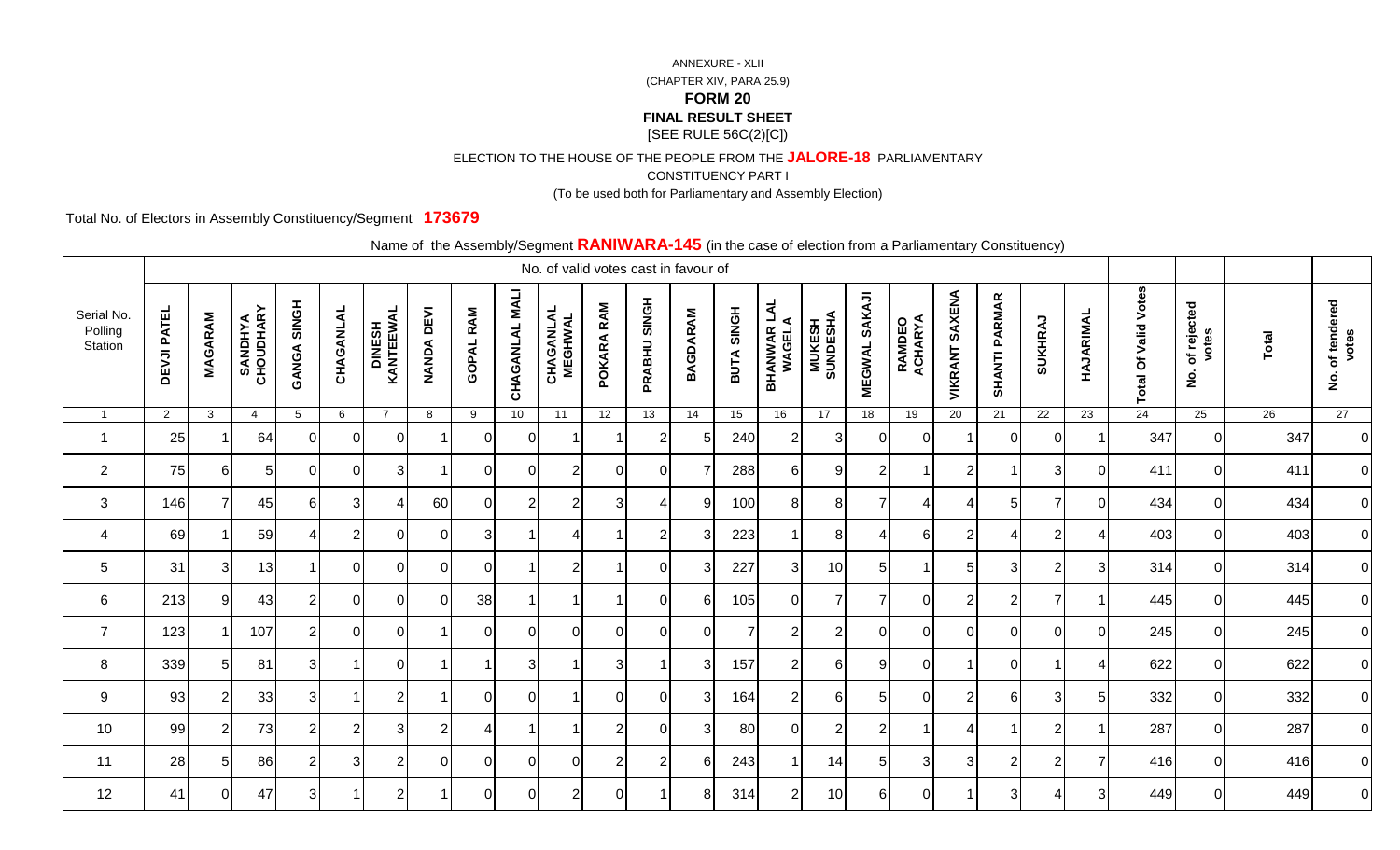ELECTION TO THE HOUSE OF THE PEOPLE FROM THE **JALORE-18** PARLIAMENTARY

CONSTITUENCY PART I

(To be used both for Parliamentary and Assembly Election)

Total No. of Electors in Assembly Constituency/Segment **173679**

|                                  |                    |                |                             |                    |           |                             |                   |                  |                 |                             | No. of valid votes cast in favour of |                |                 |            |                               |                            |                                |                   |                   | <u>------------,</u> |                          |                |                             |                                  |       |                                            |
|----------------------------------|--------------------|----------------|-----------------------------|--------------------|-----------|-----------------------------|-------------------|------------------|-----------------|-----------------------------|--------------------------------------|----------------|-----------------|------------|-------------------------------|----------------------------|--------------------------------|-------------------|-------------------|----------------------|--------------------------|----------------|-----------------------------|----------------------------------|-------|--------------------------------------------|
| Serial No.<br>Polling<br>Station | <b>DEVJI PATEL</b> | <b>MAGARAM</b> | <b>SANDHYA</b><br>CHOUDHARY | <b>GANGA SINGH</b> | CHAGANLAL | <b>DINESH<br/>KANTEEWAL</b> | <b>NANDA DEVI</b> | <b>GOPAL RAM</b> | CHAGANLAL MALI  | <b>CHAGANLAL</b><br>MEGHWAL | RAM<br>POKARA                        | PRABHU SINGH   | <b>BAGDARAM</b> | BUTA SINGH | <b>BHANWAR LAL<br/>WAGELA</b> | <b>MUKESH<br/>SUNDESHA</b> | <b>SAKAJI</b><br><b>MEGWAL</b> | RAMDEO<br>ACHARYA | SAXENA<br>VIKRANT | <b>SHANTI PARMAR</b> | SUKHRAJ                  | HAJARIMAL      | <b>Total Of Valid Votes</b> | of rejected<br>votes<br><u>ş</u> | Total | of tendered<br>votes<br>$\dot{\mathbf{z}}$ |
| $\overline{1}$                   | $\overline{2}$     | $\mathbf{3}$   | $\overline{4}$              | 5                  | 6         | $\overline{7}$              | 8                 | 9                | 10 <sup>°</sup> | 11                          | 12 <sup>2</sup>                      | 13             | 14              | 15         | 16                            | 17                         | 18                             | 19                | 20                | 21                   | 22                       | 23             | 24                          | 25                               | 26    | 27                                         |
| 13                               | 27                 |                | 131                         | 6                  |           |                             | $\mathbf{3}$      | $\Omega$         | $\overline{2}$  | $\Omega$                    |                                      |                | 2               | 64         |                               | Δ                          |                                | 2                 | $\overline{2}$    | Δ                    | $\boldsymbol{\varDelta}$ | 5              | 264                         | ΩI                               | 264   | $\overline{0}$                             |
| 14                               | 321                |                | 32                          | 2                  |           | 0                           | $\Omega$          | $\overline{2}$   | $\Omega$        | 0I                          | $\Omega$                             | $\Omega$       | $\Omega$        | 18         |                               | 5 <sub>l</sub>             | 6                              | 3                 |                   | $\Omega$             | $\Omega$                 |                | 396                         | ΟI                               | 396   | $\overline{0}$                             |
| 15                               | 130                | 4              | 37                          | $6 \mid$           |           | 31                          | 21                | 3 <sup>1</sup>   |                 | -1                          | 0                                    | $\overline{0}$ | 5               | 124        | <sup>O</sup>                  | 7                          | 5                              | -1                | 3                 | $\overline{2}$       | 9                        | $\overline{2}$ | 367                         | $\overline{0}$                   | 367   | $\overline{0}$                             |
| 16                               | 339                | 10             | 109                         | 9                  |           | 5 <sup>1</sup>              | 42                | $\overline{2}$   | 5 <sub>l</sub>  | $\boldsymbol{\Delta}$       |                                      |                |                 | 115        | 3                             | 12                         | 4                              | $\overline{7}$    | 3                 |                      | 5                        | $\overline{2}$ | 684                         | ΟI                               | 684   | $\overline{0}$                             |
| 17                               | 482                | 40             | 113                         | 4                  |           | 61                          | 50                | 11               | $\Omega$        | 2 <sub>1</sub>              | 2                                    |                | 5               | 15         |                               | 10                         | 8                              | 9                 |                   | $\overline{2}$       | 5                        | 5              | 774                         | ΟI                               | 774   | $\overline{0}$                             |
| 18                               | 342                | 14             | 224                         | 10 <sub>l</sub>    | 3         | 41                          | 81                | 21               | 31              | 31                          | 3                                    |                | 3               | 83         | 61                            | 12                         | 51                             | 7                 | 13                | 3                    | 5                        | $\overline{2}$ | 775                         | $\overline{0}$                   | 775   | $\overline{0}$                             |
| 19                               | 88                 |                | 96                          | $\overline{7}$     |           | $\overline{3}$              |                   | ΩI               |                 | $\Omega$                    | 2                                    |                | 3               | 75         | $\overline{2}$                | 3 <sup>l</sup>             | $\overline{2}$                 |                   |                   | $\overline{2}$       |                          | 5              | 305                         | $\overline{0}$                   | 305   | $\overline{0}$                             |
| 20                               | 155                | a              | 105                         | 6                  |           | 3                           |                   | $\overline{2}$   |                 |                             | ⌒                                    | 0              | $\overline{2}$  | 60         | 5                             | 5                          | 11                             | 3                 | 3                 | 3                    | 6                        | $\overline{2}$ | 391                         | $\overline{0}$                   | 391   | $\overline{0}$                             |
| 21                               | 279                | 3              | 20                          | $\overline{2}$     | 0         |                             | 11                | $\overline{0}$   | ΟI              | -1                          |                                      | $\overline{0}$ | $\overline{2}$  | 10         |                               | 5 <sup>1</sup>             |                                |                   | 2                 | $\overline{0}$       | $\overline{2}$           | $\overline{2}$ | 350                         | ΟI                               | 350   | $\overline{0}$                             |
| 22                               | 107                | 14             | 40                          | 3                  | 2         | 6                           | $\mathbf{3}$      | ΟI               | ΟI              | 1                           |                                      | $\overline{3}$ |                 | 56         | $\overline{2}$                | $\overline{2}$             | $\overline{2}$                 | $\Omega$          | 3                 | 5                    | 3                        | 6              | 260                         | $\overline{0}$                   | 260   | $\overline{0}$                             |
| 23                               | 140                |                | 82                          | 8                  |           | 51                          | 19                | $\overline{0}$   |                 | $\overline{2}$              | $\Omega$                             |                | $\Omega$        | 25         | 3                             | 5                          | 4                              | 0                 |                   | $\overline{2}$       | $\overline{2}$           | $\overline{2}$ | 308                         | 0I                               | 308   | $\overline{0}$                             |
| 24                               | 12                 | 3              | 94                          | 3                  |           | $\Omega$                    |                   | ΟI               | $\Omega$        | 0I                          | ΩI                                   | $\Omega$       | $\Omega$        | 17         | 2                             | $\overline{2}$             | 5                              |                   | 2                 | $\overline{2}$       | $\Omega$                 |                | 145                         | ΟI                               | 145   | $\overline{0}$                             |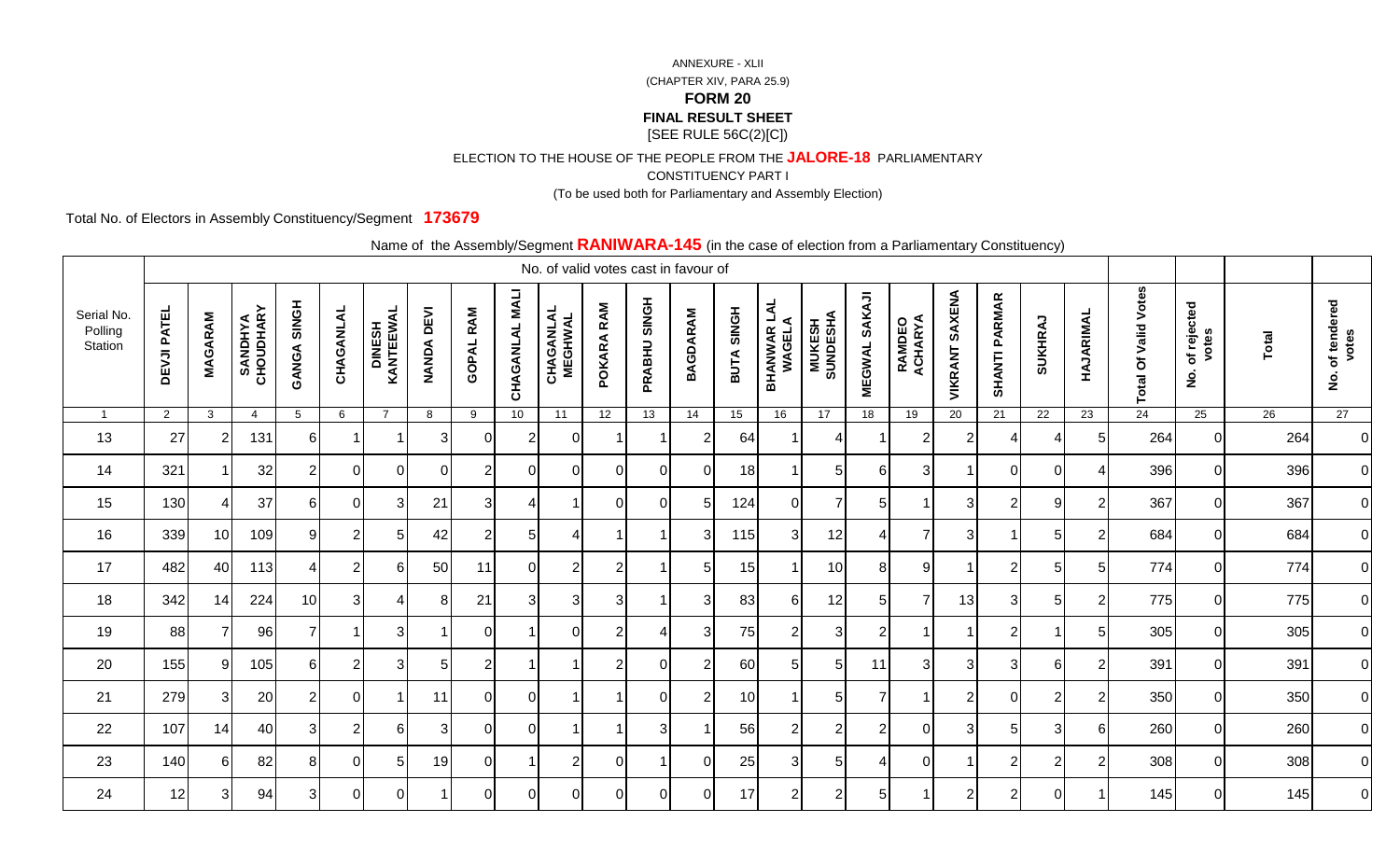ELECTION TO THE HOUSE OF THE PEOPLE FROM THE **JALORE-18** PARLIAMENTARY

CONSTITUENCY PART I

(To be used both for Parliamentary and Assembly Election)

Total No. of Electors in Assembly Constituency/Segment **173679**

|                                  |                    |                |                             |                    |           |                             |                   |                  |                |                             | No. of valid votes cast in favour of |              |                 |                |                               |                    |                         |                   |                          |                      |                          |                |                             |                                            |       |                                            |
|----------------------------------|--------------------|----------------|-----------------------------|--------------------|-----------|-----------------------------|-------------------|------------------|----------------|-----------------------------|--------------------------------------|--------------|-----------------|----------------|-------------------------------|--------------------|-------------------------|-------------------|--------------------------|----------------------|--------------------------|----------------|-----------------------------|--------------------------------------------|-------|--------------------------------------------|
| Serial No.<br>Polling<br>Station | <b>DEVJI PATEL</b> | <b>MAGARAM</b> | <b>SANDHYA</b><br>CHOUDHARY | <b>GANGA SINGH</b> | CHAGANLAL | <b>DINESH<br/>KANTEEWAL</b> | <b>NANDA DEVI</b> | <b>GOPAL RAM</b> | CHAGANLAL MALI | <b>CHAGANLAL</b><br>MEGHWAL | RAM<br>POKARA                        | PRABHU SINGH | <b>BAGDARAM</b> | BUTA SINGH     | <b>BHANWAR LAL<br/>WAGELA</b> | MUKESH<br>SUNDESHA | SAKAJI<br><b>MEGWAL</b> | RAMDEO<br>ACHARYA | <b>VIKRANT SAXENA</b>    | <b>SHANTI PARMAR</b> | <b>SUKHRAJ</b>           | HAJARIMAL      | <b>Total Of Valid Votes</b> | of rejected<br>votes<br>$\dot{\mathbf{2}}$ | Total | of tendered<br>votes<br>$\dot{\mathbf{g}}$ |
| $\overline{1}$                   | $2^{\circ}$        | $\mathbf{3}$   | $\overline{4}$              | 5                  | 6         | $\overline{7}$              | 8                 | 9                | 10             | 11                          | 12                                   | 13           | $\overline{14}$ | 15             | 16                            | 17                 | 18                      | 19                | $\overline{20}$          | 21                   | $\overline{22}$          | 23             | 24                          | 25                                         | 26    | 27                                         |
| 25                               | 170                |                | 123                         | 13                 | 3         |                             | 23                |                  | $\overline{2}$ | $\overline{2}$              |                                      | 6            |                 | 117            | $\overline{2}$                | 16                 | $\overline{2}$          | $\Omega$          | $\overline{2}$           | $\overline{2}$       |                          | 3              | 504                         | ΟI                                         | 504   | $\overline{0}$                             |
| 26                               | 49                 |                | 167                         | 9                  |           | 4                           | 28                | 12               | $\overline{2}$ | 51                          | 3                                    |              |                 | 159            | Δ                             | 6                  | 5                       | 3                 | 6                        | Δ                    | $\boldsymbol{\varDelta}$ | 6              | 485                         | ΟI                                         | 485   | $\overline{0}$                             |
| 27                               | 395                | 9              | 107                         | 3                  | 3         | $\overline{2}$              | 16                | 3 <sup>1</sup>   |                | $\overline{0}$              | 0                                    |              | 5 <sub>l</sub>  | 48             | 3                             | 15                 | 5 <sub>l</sub>          | 0                 | 6                        |                      |                          |                | 625                         | 0                                          | 625   | $\overline{0}$                             |
| 28                               | 294                |                | 96                          | 6 <sup>1</sup>     |           | $\overline{2}$              | 14                | $\overline{0}$   | $\overline{0}$ | -1                          |                                      |              | $\Omega$        | 15             | 3                             | 6                  |                         | $\Omega$          | $\boldsymbol{\varDelta}$ | 4                    |                          |                | 455                         | $\overline{0}$                             | 455   | $\overline{0}$                             |
| 29                               | 207                | 14             | 168                         | 17                 |           | $\overline{3}$              | 48                | 10               | $\Omega$       | 4                           | 3                                    | 5            | 5               | 12             | 3                             | 14                 | 5 <sup>1</sup>          | 3                 | -8                       | 3                    | $\overline{2}$           |                | 546                         | ΟI                                         | 546   | $\overline{0}$                             |
| 30                               | 136                | 4              | 118                         | 9                  | 2         |                             | 24                | 27               | $\overline{2}$ | -1                          | 2                                    | 4            | 11              | 218            | $\overline{2}$                | 14                 | Δ                       | 4                 | 5                        | 6                    | 8                        | Δ              | 612                         | $\overline{0}$                             | 612   | $\overline{0}$                             |
| 31                               | 225                |                | 73                          | 9                  |           | 4                           | 17                | $\overline{2}$   | $\mathbf{3}$   | $\Delta$                    | $\Omega$                             |              |                 | 239            | $\overline{2}$                | 10 <sup>1</sup>    | 5                       | $\overline{7}$    |                          | 4                    |                          | $\overline{7}$ | 623                         | $\overline{0}$                             | 623   | $\overline{0}$                             |
| 32                               | 298                | 14             | 105                         |                    |           | 11                          | 49                | 23               | 3 <sup>l</sup> |                             | O                                    | 3            |                 | 159            | 5                             | 8                  | 6                       | 3                 |                          | 8                    | $\overline{2}$           |                | 719                         | $\overline{0}$                             | 719   | $\overline{0}$                             |
| 33                               | 10                 |                | 130                         | $\overline{4}$     |           |                             | $\overline{2}$    | $\overline{0}$   | $\overline{2}$ | 2 <sub>1</sub>              | 0                                    | 2            | 61              | 188            | 3 <sup>l</sup>                | 18                 | <sup>O</sup>            | $\mathbf 0$       |                          |                      |                          |                | 376                         | $\overline{0}$                             | 376   | $\overline{0}$                             |
| 34                               | 200                | Δ              | 116                         | 71                 |           | $\Omega$                    | 3                 |                  | $\Omega$       | $\Omega$                    | $\Omega$                             |              | 4               | 12             | $\overline{2}$                | 3 <sup>l</sup>     | 6                       | $\overline{2}$    | 6                        |                      | $\overline{2}$           | $\overline{7}$ | 378                         | $\overline{0}$                             | 378   | $\overline{0}$                             |
| 35                               | 58                 |                | 126                         | 8 <sup>1</sup>     | ∩         | $\Omega$                    | 3 <sup>l</sup>    | $\overline{0}$   |                | $\Omega$                    |                                      |              | $\Omega$        | $\overline{7}$ | $\Omega$                      | 6                  | 5 <sup>1</sup>          | $\Omega$          | 2                        | $\overline{2}$       | $\Omega$                 | 2              | 226                         | $\overline{0}$                             | 226   | $\overline{0}$                             |
| 36                               | 27                 |                | 55                          | 4                  |           | $\overline{3}$              |                   |                  | $\Omega$       |                             | $\Omega$                             | $\Omega$     | $\Omega$        | 35             |                               | 3 <sup>l</sup>     | $\overline{2}$          | 0                 |                          |                      |                          |                | 137                         | ΩI                                         | 137   | $\overline{0}$                             |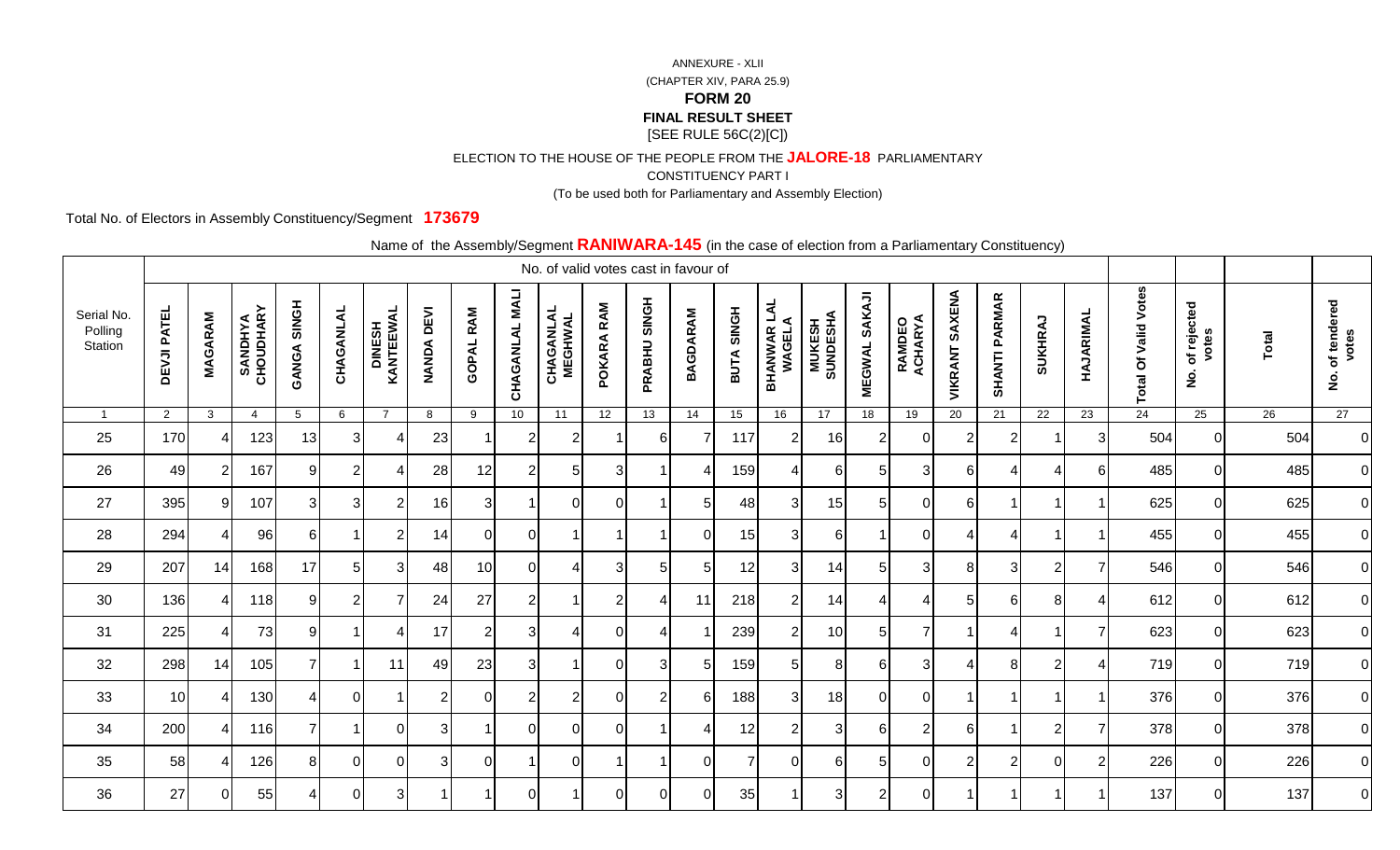ELECTION TO THE HOUSE OF THE PEOPLE FROM THE **JALORE-18** PARLIAMENTARY

CONSTITUENCY PART I

(To be used both for Parliamentary and Assembly Election)

Total No. of Electors in Assembly Constituency/Segment **173679**

|                                  |                    |                |                             |                    |                |                     |                             | $\frac{1}{2}$    |                 | No. of valid votes cast in favour of |                |                |                 |            |                               |                            |                         | $\sim$ case of sistem from a framamental $\sim$ sensitivency, |                   |                      |                      |                |                             |                                            |                 |                                            |
|----------------------------------|--------------------|----------------|-----------------------------|--------------------|----------------|---------------------|-----------------------------|------------------|-----------------|--------------------------------------|----------------|----------------|-----------------|------------|-------------------------------|----------------------------|-------------------------|---------------------------------------------------------------|-------------------|----------------------|----------------------|----------------|-----------------------------|--------------------------------------------|-----------------|--------------------------------------------|
| Serial No.<br>Polling<br>Station | <b>DEVJI PATEL</b> | <b>MAGARAM</b> | <b>SANDHYA</b><br>CHOUDHARY | <b>GANGA SINGH</b> | CHAGANLAL      | DINESH<br>KANTEEWAL | <b>DEVI</b><br><b>NANDA</b> | <b>GOPAL RAM</b> | CHAGANLAL MALI  | <b>CHAGANLAL</b><br>MEGHWAL          | POKARA RAM     | PRABHU SINGH   | <b>BAGDARAM</b> | BUTA SINGH | <b>BHANWAR LAL<br/>WAGELA</b> | <b>MUKESH<br/>SUNDESHA</b> | SAKAJI<br><b>MEGWAL</b> | <b>RAMDEO<br/>ACHARYA</b>                                     | SAXENA<br>VIKRANT | <b>SHANTI PARMAR</b> | <b>SUKHRAJ</b>       | HAJARIMAL      | <b>Total Of Valid Votes</b> | of rejected<br>votes<br>$\dot{\mathbf{2}}$ | <b>Total</b>    | of tendered<br>votes<br>$\dot{\mathbf{g}}$ |
| $\overline{1}$                   | $\overline{2}$     | $\mathbf{3}$   | $\overline{4}$              | $5\phantom{.0}$    | 6              | $\overline{7}$      | 8                           | 9                | 10 <sub>1</sub> | 11                                   | 12             | 13             | 14              | 15         | 16                            | 17                         | 18                      | 19                                                            | 20                | 21                   | 22                   | 23             | 24                          | 25                                         | $\overline{26}$ | 27                                         |
| 37                               | 108                | 31             | 32                          | 2                  | $\Omega$       | $\Omega$            | $\Omega$                    | $\Omega$         | $\Omega$        |                                      | $\Omega$       |                | 2               | 5          |                               |                            | 4                       | -1                                                            | $\Omega$          | 0                    | $\Omega$             | $\overline{2}$ | 166                         |                                            | 166             | $\overline{0}$                             |
| 38                               | 101                | 61             | 143                         | 8 <sup>1</sup>     | 2              | ⊿                   | 71                          | 5 <sub>l</sub>   | $\overline{2}$  | 5                                    | $\overline{2}$ | 3              | -6              | 168        | 5                             | 12                         | $\overline{5}$          | $\mathbf{3}$                                                  | 7                 | 5 <sub>5</sub>       | $\sqrt{3}$           | 8              | 574                         | $\Omega$                                   | 574             | $\overline{0}$                             |
| 39                               | $\overline{7}$     | 31             | 116                         | $\overline{4}$     | $\overline{2}$ | $\overline{0}$      |                             | $\overline{2}$   | $\overline{0}$  | -1                                   | $\mathbf{3}$   | $\overline{2}$ |                 | 127        | $\mathbf 0$                   | $6 \mid$                   | $\mathbf{1}$            | $\mathbf{2}$                                                  | $\overline{2}$    | $\overline{1}$       | $\blacktriangleleft$ | 3              | 285                         | $\Omega$                                   | 285             | $\overline{0}$                             |
| 40                               | 93                 | 51             | 135                         | 8 <sup>1</sup>     | $\Omega$       | $\overline{2}$      | $\overline{2}$              |                  | 3               | 3                                    |                |                |                 | 304        | $\Omega$                      | 17                         | $\overline{7}$          | $\overline{0}$                                                | $\overline{7}$    | $\mathbf{3}$         | 5                    | $\overline{7}$ | 609                         | $\Omega$                                   | 609             | $\overline{0}$                             |
| 41                               | 49                 | 11             | 155                         | 51                 |                |                     | 17                          | $\Omega$         | $\overline{2}$  | $\Omega$                             | $\Omega$       |                | 3               | 73         | 4                             | 4                          |                         | -1                                                            | 0                 | $\overline{2}$       | 10                   | 5              | 348                         | $\Omega$                                   | 348             | $\overline{0}$                             |
| 42                               | 20                 |                | 125                         | 5 <sup>1</sup>     |                | $\mathbf{3}$        | 10                          | -1               | $\Omega$        |                                      |                | $\Omega$       | 3               | 129        |                               | 5 <sup>5</sup>             | $\overline{1}$          | $\overline{1}$                                                | $\Omega$          | $\overline{2}$       | $\overline{2}$       | $\Omega$       | 312                         | $\overline{0}$                             | 312             | $\overline{0}$                             |
| 43                               | 226                | 81             | 205                         | 13                 |                | $5 \mid$            | 43                          | 3                | 3               |                                      | $\Omega$       | 5              | 11              | 28         | 3                             | 17                         | 61                      | 4                                                             | $\overline{2}$    | $\overline{1}$       | $\overline{2}$       | 7              | 600                         | $\Omega$                                   | 600             | $\overline{0}$                             |
| 44                               | 29                 |                | 135                         | 14                 | 2              | 3                   | 17                          | 20               | 2               |                                      | $\Omega$       |                | $\Omega$        | 25         |                               | 3                          |                         | $\Omega$                                                      | 6                 | 5 <sub>l</sub>       | 18                   | $\overline{2}$ | 292                         | $\Omega$                                   | 292             | $\overline{0}$                             |
| 45                               | 145                |                | 157                         | $6 \mid$           | 5              | 19                  | 75                          | 4                | $\mathbf{3}$    | 6                                    | 4              | $\overline{2}$ |                 | 272        | 3                             | 11                         | 10 <sup>1</sup>         | $\mathbf{2}$                                                  | 10                | $\overline{1}$       | 8                    | 7              | 758                         | $\overline{0}$                             | 758             | $\overline{0}$                             |
| 46                               | 126                | 5 <sub>l</sub> | 91                          | 6                  | 2              | 4                   | 28                          | 10               | $\Omega$        |                                      | 2              | 3              |                 | 61         | 3                             | $\overline{7}$             | $\overline{7}$          | 5                                                             | 9                 | 3                    | 3                    | 6              | 383                         | $\Omega$                                   | 383             | $\overline{0}$                             |
| 47                               | 85                 | 61             | 62                          | 4                  |                | 3                   |                             | $\Omega$         |                 |                                      | $\Omega$       |                | 2               | 186        | 6                             | 8                          | $\overline{2}$          | 2                                                             | 5                 | $\overline{0}$       | $\mathbf{0}$         | 3              | 382                         | $\Omega$                                   | 382             | $\overline{O}$                             |
| 48                               | 74                 | 31             | 65                          | 4                  |                | 13                  | 100                         | 9                | $\mathfrak{p}$  | $\overline{c}$                       | 3              |                | 12              | 117        | $\overline{2}$                | 9                          | 4                       | 2                                                             |                   | 3                    | 5                    | 5              | 443                         | $\Omega$                                   | 443             | $\overline{0}$                             |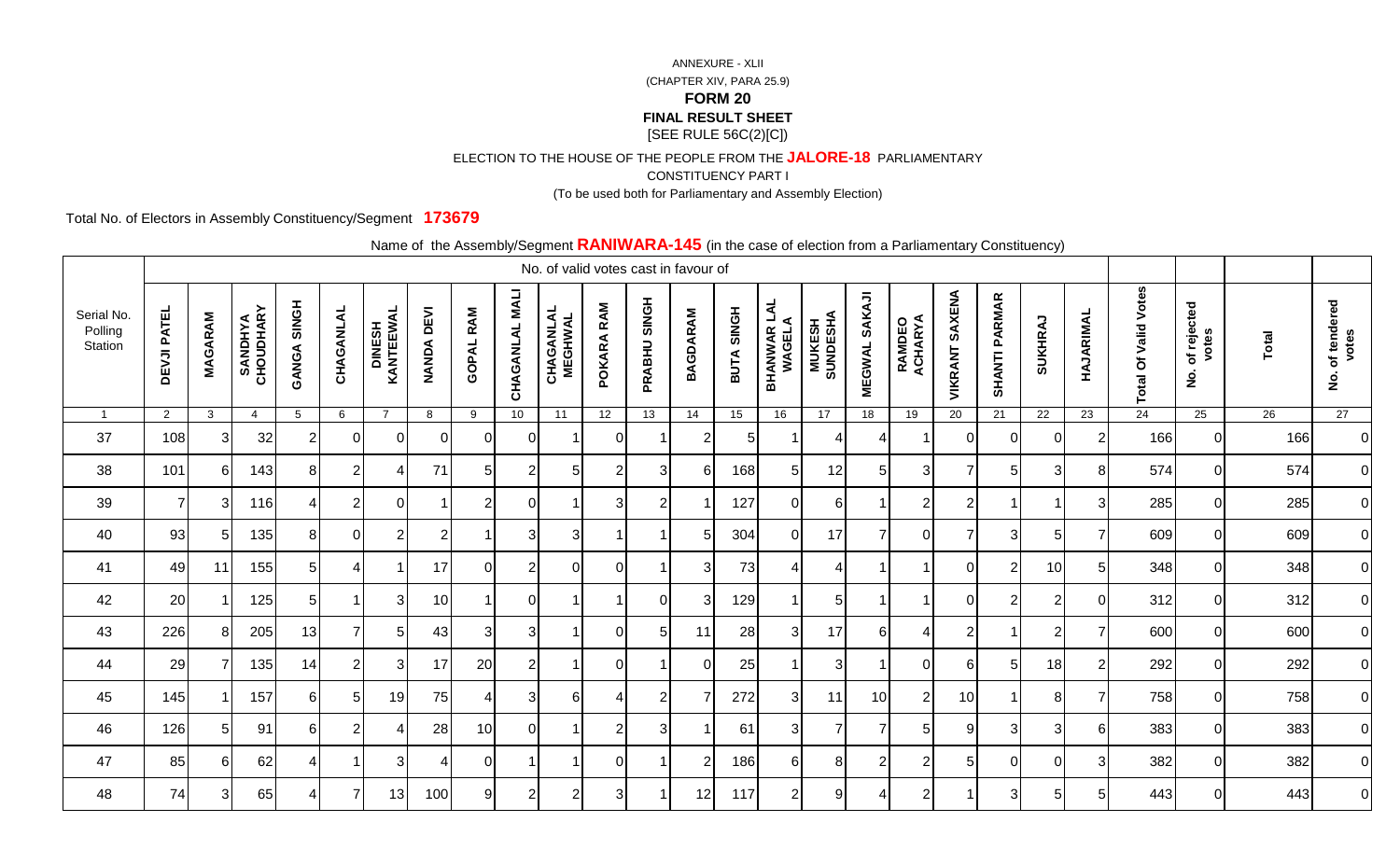ELECTION TO THE HOUSE OF THE PEOPLE FROM THE **JALORE-18** PARLIAMENTARY

CONSTITUENCY PART I

(To be used both for Parliamentary and Assembly Election)

Total No. of Electors in Assembly Constituency/Segment **173679**

|                                  |                    |                |                             |                    |                |                     |                             | $\frac{1}{2}$    |                 | No. of valid votes cast in favour of |              |                |                 |            |                               |                            |                         | $\sim$ case of orogan from a fundamentary concentration of $\sim$ |                   |                      |                |                |                             |                                            |                 |                                            |
|----------------------------------|--------------------|----------------|-----------------------------|--------------------|----------------|---------------------|-----------------------------|------------------|-----------------|--------------------------------------|--------------|----------------|-----------------|------------|-------------------------------|----------------------------|-------------------------|-------------------------------------------------------------------|-------------------|----------------------|----------------|----------------|-----------------------------|--------------------------------------------|-----------------|--------------------------------------------|
| Serial No.<br>Polling<br>Station | <b>DEVJI PATEL</b> | <b>MAGARAM</b> | <b>SANDHYA</b><br>CHOUDHARY | <b>GANGA SINGH</b> | CHAGANLAL      | DINESH<br>KANTEEWAL | <b>DEVI</b><br><b>NANDA</b> | <b>GOPAL RAM</b> | CHAGANLAL MALI  | <b>CHAGANLAL</b><br>MEGHWAL          | POKARA RAM   | PRABHU SINGH   | <b>BAGDARAM</b> | BUTA SINGH | <b>BHANWAR LAL<br/>WAGELA</b> | <b>MUKESH<br/>SUNDESHA</b> | SAKAJI<br><b>MEGWAL</b> | <b>RAMDEO<br/>ACHARYA</b>                                         | SAXENA<br>VIKRANT | <b>SHANTI PARMAR</b> | <b>SUKHRAJ</b> | HAJARIMAL      | <b>Total Of Valid Votes</b> | of rejected<br>votes<br>$\dot{\mathbf{2}}$ | <b>Total</b>    | of tendered<br>votes<br>$\dot{\mathbf{g}}$ |
| $\overline{1}$                   | $\overline{2}$     | $\mathbf{3}$   | $\overline{4}$              | $5\phantom{.0}$    | 6              | $\overline{7}$      | 8                           | 9                | 10 <sup>1</sup> | 11                                   | 12           | 13             | 14              | 15         | 16                            | 17                         | 18                      | 19                                                                | 20                | 21                   | 22             | 23             | 24                          | 25                                         | $\overline{26}$ | 27                                         |
| 49                               | 21                 | 51             | 94                          | 31                 |                | 11                  | 77                          |                  | 2               | 3                                    | 3            | 5              | 11              | 154        |                               | 6                          |                         |                                                                   | 3                 | $\mathbf{3}$         | 3              | Δ              | 425                         |                                            | 425             | $\overline{0}$                             |
| 50                               | 195                |                | 25                          | 5 <sub>l</sub>     |                | 3                   | 44                          | $\overline{2}$   |                 | $\Omega$                             | 3            | $\overline{2}$ | 12              | 166        | 4                             | 8 <sup>1</sup>             | 13                      | 4                                                                 | 4                 | $\mathbf{2}$         | 16             | 4              | 521                         | $\Omega$                                   | 521             | $\overline{0}$                             |
| 51                               | 155                | 4              | 81                          | $6 \mid$           | $\mathbf{3}$   | $\overline{4}$      | $\overline{3}$              | $\overline{0}$   | $\overline{0}$  | 3                                    | $\mathbf{3}$ | $\overline{2}$ | 10              | 184        | 4                             | 10                         | $\overline{7}$          | 3 <sub>l</sub>                                                    | $\overline{2}$    | $\mathbf{2}$         | 71             | $\overline{5}$ | 562                         | $\Omega$                                   | 562             | $\overline{0}$                             |
| 52                               | 27                 | 10             | 162                         | 12                 | $\overline{2}$ | 5                   | 10                          | Δ                | 3 <sup>l</sup>  | 6                                    |              | 5              | 6               | 155        | 3                             | 9                          | 4                       | $\overline{4}$                                                    | 6                 | $\overline{7}$       | 5              | 3              | 449                         | $\Omega$                                   | 449             | $\overline{0}$                             |
| 53                               | 5 <sub>l</sub>     | $\overline{2}$ | 122                         | $\overline{7}$     | $\Omega$       | $\overline{2}$      |                             |                  | 3               | 6                                    | 2            | 3              | 10              | 410        |                               | $\overline{7}$             | $\overline{0}$          | -1                                                                | -1                | $\overline{0}$       |                | 5              | 590                         | $\Omega$                                   | 590             | $\overline{0}$                             |
| 54                               | 68                 | 31             | 84                          | 51                 | 2              | $\overline{2}$      | 7                           | 3 <sup>1</sup>   | -1              | 3                                    |              | $\overline{2}$ | 2               | 27         | 3                             | 6                          | $\overline{7}$          | $\Omega$                                                          | -1                | $\overline{0}$       | $\Omega$       | $\mathbf 0$    | 227                         | $\Omega$                                   | 227             | $\overline{0}$                             |
| 55                               | 187                |                | 34                          | 31                 |                | $\overline{2}$      | 47                          | Δ                | 31              |                                      | $\Omega$     | 3              | 3               | 6          | 3                             | 12                         | 5 <sub>l</sub>          | 5                                                                 | -1                | $\overline{1}$       | Δ              |                | 336                         | $\Omega$                                   | 336             | $\overline{0}$                             |
| 56                               | 56                 | 31             | 42                          | 6                  |                | 5                   | 30                          | 25               | 2               | $\Omega$                             | 2            |                | .5              | 56         | 7                             | $\boldsymbol{\Delta}$      |                         | 3                                                                 | $\overline{2}$    | -1                   | 15             | Δ              | 271                         | $\Omega$                                   | 271             | $\overline{0}$                             |
| 57                               | 68                 | 8 <sup>1</sup> | 50                          | $6 \mid$           | 4              |                     |                             | $\overline{2}$   | $\overline{0}$  | 5 <sub>l</sub>                       | -1           |                | 15              | 67         | 7                             | $\overline{4}$             | $\mathbf{2}$            | 7                                                                 | 3                 | $\overline{4}$       | 147            | 9              | 418                         | $\Omega$                                   | 418             | $\overline{0}$                             |
| 58                               | 74                 | 9              | 121                         | 15                 | 5              | 8 <sup>1</sup>      | 55                          | 8 <sup>1</sup>   | $\overline{2}$  | 5 <sup>1</sup>                       | 4            | Δ              | 15              | 179        | 15                            | 9                          | $\overline{4}$          | 4                                                                 | 5                 | $6 \mid$             | 38             | 9              | 594                         | $\Omega$                                   | 594             | $\overline{0}$                             |
| 59                               | 92                 | 3I             | 91                          | 8 <sup>1</sup>     |                | 9                   | 83                          |                  | $\overline{2}$  |                                      | 2            | 4              |                 | 103        | 3                             | 22                         | $\overline{2}$          | $\overline{5}$                                                    | $\overline{2}$    | 4                    | $\overline{7}$ | 3              | 458                         | $\Omega$                                   | 458             | $\overline{O}$                             |
| 60                               | 150                | 10             | 61                          | 31                 | 2              | 3                   | 38                          | 12               |                 |                                      | 3            | 2              |                 | 73         | 4                             | 18                         | 61                      | $6 \mid$                                                          | 14                | 4                    | 5              | 6              | 429                         | $\Omega$                                   | 429             | $\overline{0}$                             |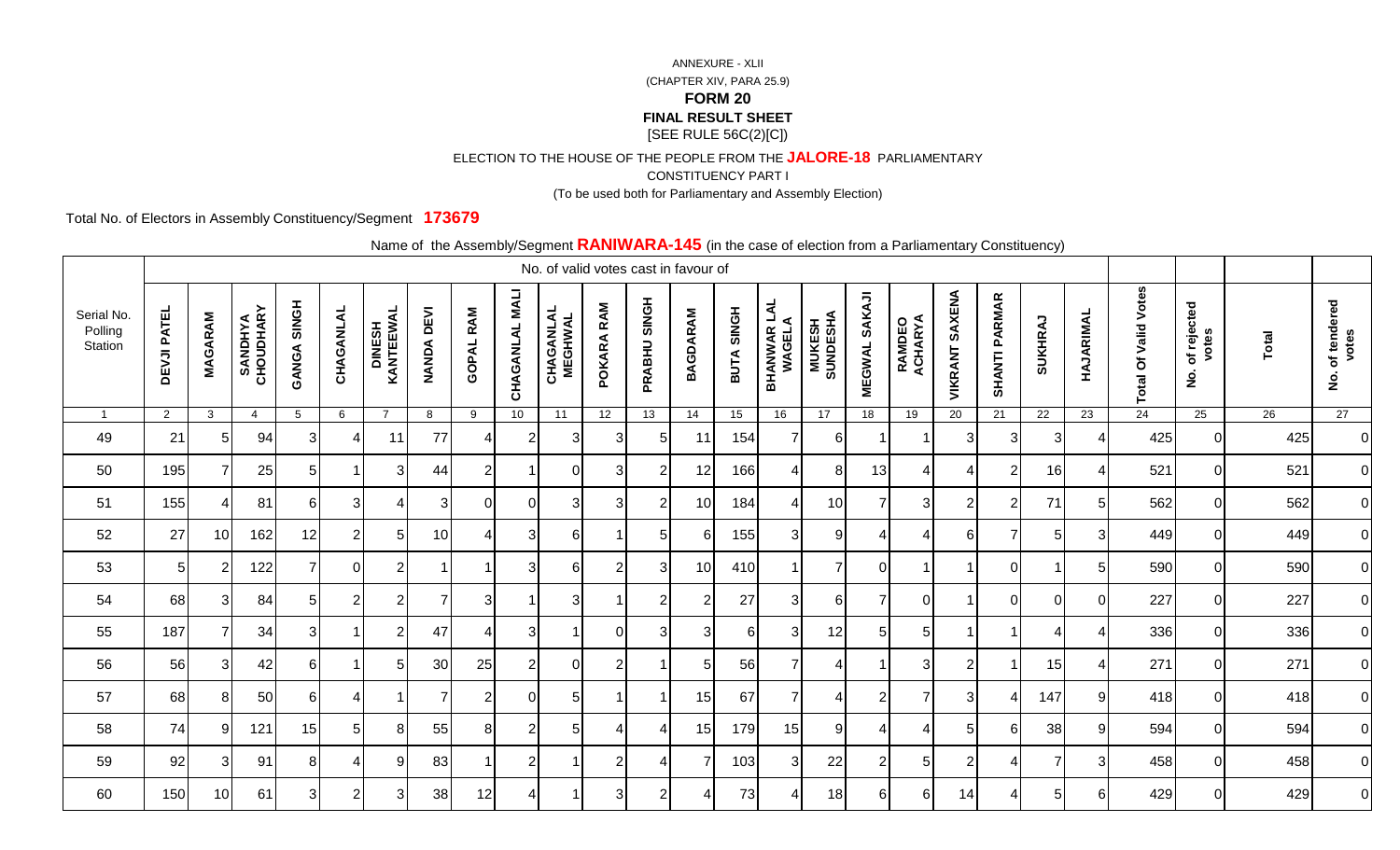ELECTION TO THE HOUSE OF THE PEOPLE FROM THE **JALORE-18** PARLIAMENTARY

CONSTITUENCY PART I

(To be used both for Parliamentary and Assembly Election)

Total No. of Electors in Assembly Constituency/Segment **173679**

|                                  |                    |                |                             |                    |                |                             |                   |                  |                 | No. of valid votes cast in favour of |                |                |                 |            |                       |                            |                      |                   |                       |                      |                |                |                             |                                            |       |                                            |
|----------------------------------|--------------------|----------------|-----------------------------|--------------------|----------------|-----------------------------|-------------------|------------------|-----------------|--------------------------------------|----------------|----------------|-----------------|------------|-----------------------|----------------------------|----------------------|-------------------|-----------------------|----------------------|----------------|----------------|-----------------------------|--------------------------------------------|-------|--------------------------------------------|
| Serial No.<br>Polling<br>Station | <b>DEVJI PATEL</b> | <b>MAGARAM</b> | <b>SANDHYA</b><br>CHOUDHARY | <b>GANGA SINGH</b> | CHAGANLAL      | <b>DINESH<br/>KANTEEWAL</b> | <b>NANDA DEVI</b> | <b>GOPAL RAM</b> | CHAGANLAL MALI  | <b>CHAGANLAL</b><br>MEGHWAL          | RAM<br>POKARA  | PRABHU SINGH   | <b>BAGDARAM</b> | BUTA SINGH | BHANWAR LAL<br>WAGELA | <b>MUKESH<br/>SUNDESHA</b> | <b>MEGWAL SAKAJI</b> | RAMDEO<br>ACHARYA | <b>VIKRANT SAXENA</b> | <b>SHANTI PARMAR</b> | SUKHRAJ        | HAJARIMAL      | <b>Total Of Valid Votes</b> | of rejected<br>votes<br>$\dot{\mathsf{z}}$ | Total | of tendered<br>votes<br>$\dot{\mathbf{g}}$ |
| $\overline{1}$                   | $2^{\circ}$        | $\mathbf{3}$   | $\overline{4}$              | 5                  | 6              | $\overline{7}$              | 8                 | 9                | 10 <sup>1</sup> | 11                                   | 12             | 13             | 14              | 15         | 16                    | 17                         | 18                   | 19                | 20                    | 21                   | 22             | 23             | 24                          | 25                                         | 26    | 27                                         |
| 61                               | 172                |                | 97                          | 13                 | 61             | 31                          |                   | 8                | $\Omega$        | 3                                    |                |                | 9               | 37         | $\overline{2}$        |                            | 3                    | 5                 | 4                     | $\mathbf 0$          | 27             | 3              | 412                         | $\Omega$                                   | 412   | $\overline{0}$                             |
| 62                               | 67                 | 2              | 36                          |                    | 3              | 4                           | 29                | 11               |                 | $\Omega$                             | $\Omega$       | 2              | 17              | 24         | 12                    | 11                         | 5                    | 8                 | $\overline{2}$        |                      | 58             | $\overline{2}$ | 296                         | $\Omega$                                   | 296   | 0                                          |
| 63                               | 225                | 16             | 80                          | 11                 |                | 6                           | 36                | $2\vert$         | $\overline{0}$  | -1                                   | 3              | 3              | 14              | 67         | $\sqrt{5}$            | 13                         | 10                   | $\overline{2}$    | $\overline{2}$        | $\overline{2}$       | 43             | $\overline{2}$ | 550                         | <sup>0</sup>                               | 550   | $\overline{0}$                             |
| 64                               | 40                 | Δ              | 34                          | 6                  | 4              | 5 <sup>1</sup>              | 54                | 30 <sup>1</sup>  | $\mathbf{3}$    | $5\phantom{.0}$                      |                |                | 9               | 29         | 11                    | 10                         | $\sqrt{5}$           | $\sqrt{3}$        | 5                     | 5 <sub>5</sub>       | $\overline{7}$ | 4              | 278                         | $\overline{0}$                             | 278   | 0                                          |
| 65                               | 93                 | O              | 28                          |                    | $\overline{2}$ |                             |                   |                  | $\overline{2}$  | $\overline{0}$                       |                |                | Δ               | 27         | ⊿                     | 8                          | 4                    | 8                 | -1                    |                      | 96             | Δ              | 289                         | 0                                          | 289   | $\overline{0}$                             |
| 66                               | 12                 |                | 86                          | $\overline{4}$     |                | 51                          | 75                | -1               | 3               | $\overline{0}$                       |                |                | 13              | 10         | 9                     | 6                          | 9                    | $\overline{5}$    | -1                    | $\overline{2}$       | 55             | 5              | 305                         | $\mathbf 0$                                | 305   | $\overline{0}$                             |
| 67                               | 326                | 16             | 133                         | 13                 | $6 \mid$       | 11                          | 45                | 81               | $\overline{7}$  | $\overline{2}$                       | 5              | 5              | 5               | 40         | 8                     | 16                         | 32                   | $6 \overline{6}$  | 12                    | 10 <sub>1</sub>      | 33             | 12             | 751                         | $\Omega$                                   | 751   | 0                                          |
| 68                               | 138                | 11             | 50                          | 51                 |                | 51                          | 32                | 22               |                 | $\overline{2}$                       |                | $\mathcal{P}$  | 3               | 39         |                       | 11                         | 4                    | 3                 | 8                     |                      | 9              |                | 356                         | $\Omega$                                   | 356   | 0                                          |
| 69                               | 178                | 10             | 64                          | 8 <sup>1</sup>     | $\Omega$       | 2 <sub>l</sub>              | 13                | -1               | 4               | $\overline{0}$                       | 4              | $\overline{7}$ | 3               | 64         | 5                     | 11                         | $6 \mid$             | $\sqrt{3}$        | -1                    | $6 \overline{6}$     | 3              |                | 394                         | $\Omega$                                   | 394   | $\overline{0}$                             |
| 70                               | 15                 | Δ              | 170                         | 16                 | 5 <sub>l</sub> | 2 <sup>1</sup>              | $\overline{2}$    | 3                |                 | $\overline{2}$                       | $\overline{2}$ | $\mathbf{0}$   | 7               | 106        | $\overline{2}$        | $\overline{7}$             | 3 <sup>l</sup>       | $\overline{1}$    | $\overline{4}$        | $\overline{1}$       | 6              | Δ              | 363                         | $\Omega$                                   | 363   | $\overline{0}$                             |
| 71                               | 82                 | 8              | 64                          |                    | $\Omega$       |                             | ΩI                | $\overline{0}$   | $\Omega$        |                                      | $\Omega$       | $\Omega$       | $\Omega$        | 16         | $\overline{2}$        | $\Omega$                   | 5                    | $\overline{2}$    | 3                     | $\mathbf 0$          | 0              |                | 186                         | $\Omega$                                   | 186   | $\overline{0}$                             |
| 72                               | 93                 | 51             | 76                          | 61                 |                | 51                          | 10                | $\overline{0}$   | 2               |                                      | $\overline{2}$ | 3              |                 | 51         | $\overline{2}$        | $\Omega$                   | $\overline{2}$       | 3                 | $\overline{2}$        | $\overline{0}$       | 0              | 5              | 273                         | $\Omega$                                   | 273   | 0                                          |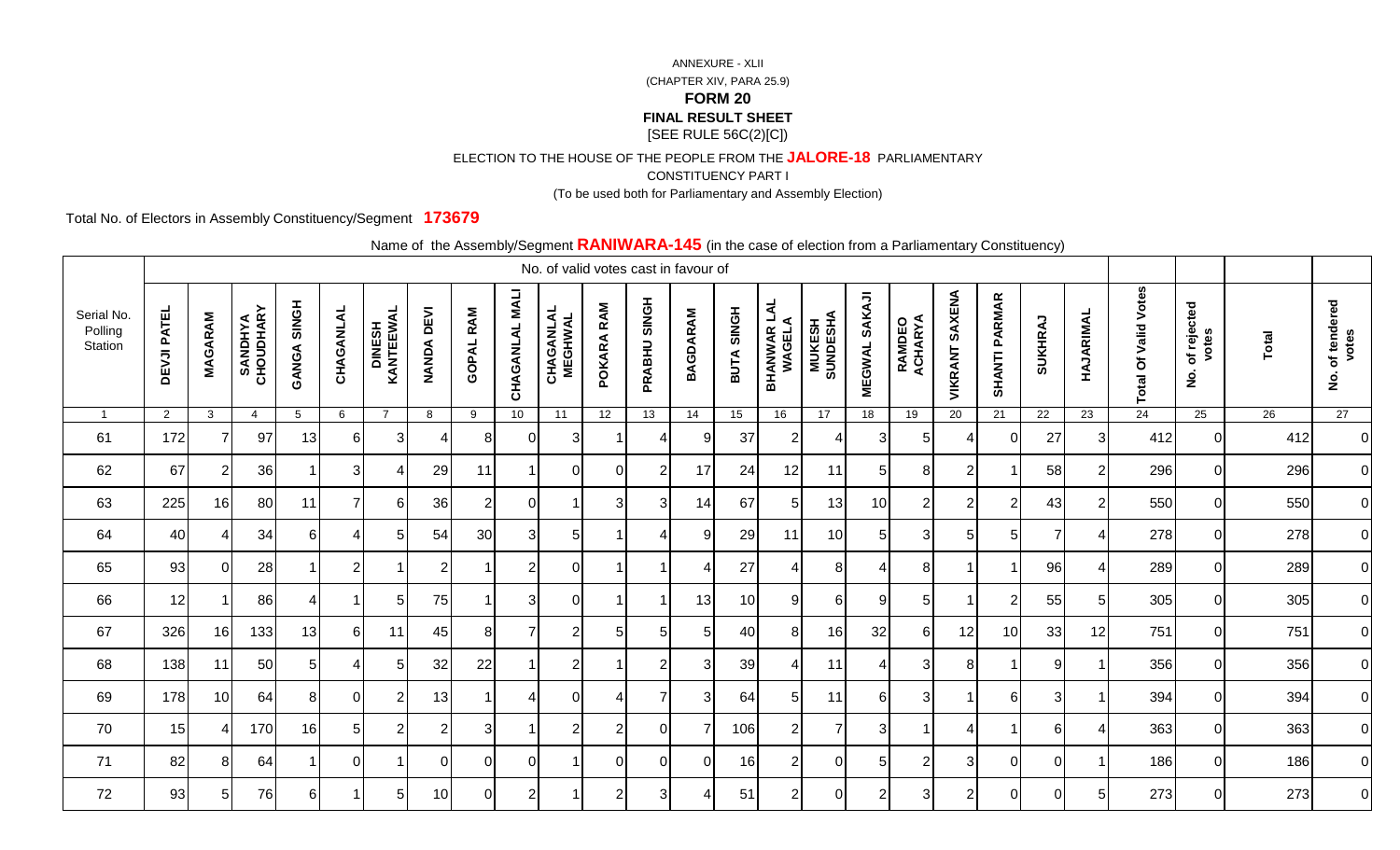ELECTION TO THE HOUSE OF THE PEOPLE FROM THE **JALORE-18** PARLIAMENTARY

CONSTITUENCY PART I

(To be used both for Parliamentary and Assembly Election)

Total No. of Electors in Assembly Constituency/Segment **173679**

|                                  |                    |                 |                             |                    |              |                     |                             | $\frac{1}{2}$    |                 | No. of valid votes cast in favour of |                |                |                 |            |                               |                            |                         | $\sim$ case of sistem from a framamental $\sim$ sensitivency, |                          |                      |                |                          |                             |                                            |                 |                                            |
|----------------------------------|--------------------|-----------------|-----------------------------|--------------------|--------------|---------------------|-----------------------------|------------------|-----------------|--------------------------------------|----------------|----------------|-----------------|------------|-------------------------------|----------------------------|-------------------------|---------------------------------------------------------------|--------------------------|----------------------|----------------|--------------------------|-----------------------------|--------------------------------------------|-----------------|--------------------------------------------|
| Serial No.<br>Polling<br>Station | <b>DEVJI PATEL</b> | <b>MAGARAM</b>  | <b>SANDHYA</b><br>CHOUDHARY | <b>GANGA SINGH</b> | CHAGANLAL    | DINESH<br>KANTEEWAL | <b>DEVI</b><br><b>NANDA</b> | <b>GOPAL RAM</b> | CHAGANLAL MALI  | <b>CHAGANLAL</b><br>MEGHWAL          | POKARA RAM     | PRABHU SINGH   | <b>BAGDARAM</b> | BUTA SINGH | <b>BHANWAR LAL<br/>WAGELA</b> | <b>MUKESH<br/>SUNDESHA</b> | SAKAJI<br><b>MEGWAL</b> | <b>RAMDEO<br/>ACHARYA</b>                                     | <b>SAXENA</b><br>VIKRANT | <b>SHANTI PARMAR</b> | <b>SUKHRAJ</b> | HAJARIMAL                | <b>Total Of Valid Votes</b> | of rejected<br>votes<br>$\dot{\mathbf{2}}$ | Total           | of tendered<br>votes<br>$\dot{\mathbf{g}}$ |
| $\overline{1}$                   | $\overline{2}$     | $\mathbf{3}$    | $\overline{4}$              | $5\phantom{.0}$    | 6            | $\overline{7}$      | 8                           | 9                | 10 <sub>1</sub> | 11                                   | 12             | 13             | 14              | 15         | 16                            | 17                         | 18                      | 19                                                            | 20                       | 21                   | 22             | 23                       | 24                          | 25                                         | $\overline{26}$ | 27                                         |
| 73                               | 75                 | 12              | 62                          | 10                 |              |                     | 3                           |                  |                 | 2                                    |                | 3              |                 | 97         | Δ                             | 8                          | 7                       | $\Omega$                                                      | 3                        | -1                   | $\Omega$       | Δ                        | 306                         |                                            | 306             | $\overline{0}$                             |
| 74                               | 90                 | 61              | 102                         | 8 <sup>1</sup>     |              | 7                   | 31                          | 15               | $\overline{2}$  | 3                                    | 3              | 8              | 14              | 89         | 7                             | 9                          | 4                       | $\overline{2}$                                                | 4                        | $\overline{1}$       | 44             | 5                        | 458                         | $\Omega$                                   | 458             | $\overline{0}$                             |
| 75                               | 186                | 10 <sup>1</sup> | 85                          | 19                 | $\mathbf{3}$ | 2                   | $5 \mid$                    | 6 <sup>1</sup>   | $\overline{2}$  | 4                                    | -1             | 3              | 6               | 57         | 4                             | 11                         | $6 \overline{6}$        | $\mathbf{3}$                                                  | $6 \overline{6}$         | $\overline{1}$       | $\overline{0}$ | 4                        | 424                         | $\Omega$                                   | 424             | $\overline{0}$                             |
| 76                               | 17                 | 61              | 144                         | 8 <sup>1</sup>     | 3            | $\overline{0}$      | 3                           |                  | 3 <sup>l</sup>  | $\overline{2}$                       | $\Omega$       |                | 3               | 6          | 0                             | 4                          | $\overline{0}$          | $\overline{2}$                                                | $\overline{2}$           | 4                    | 5              | $\overline{2}$           | 216                         | $\Omega$                                   | 216             | $\overline{0}$                             |
| 77                               | 140                | 13              | 55                          | 61                 | 3            | 61                  | 8                           | $\overline{2}$   | $\overline{2}$  |                                      |                | 4              | 19              | 123        | 13                            | 18                         | 10 <sup>1</sup>         | $\overline{4}$                                                | $\overline{7}$           | $\overline{4}$       | 51             | 5                        | 498                         | $\Omega$                                   | 498             | $\overline{0}$                             |
| 78                               | 214                | 12              | 89                          | 13                 | ΟI           |                     | $\overline{2}$              | 3 <sup>l</sup>   | $\overline{2}$  |                                      |                | $\overline{2}$ | 3               | 11         | -4                            | 23                         | 14                      | 5 <sub>l</sub>                                                | 6                        | $\overline{4}$       | $\overline{2}$ | 4                        | 416                         | $\Omega$                                   | 416             | $\overline{0}$                             |
| 79                               | 146                | 6I              | 93                          | 10                 |              |                     | 3                           | $\Omega$         |                 | $\Omega$                             |                | $\overline{2}$ |                 | 31         | $\overline{2}$                | 11                         | 13                      | 5                                                             | 6                        | $6 \mid$             | 8              | 18                       | 374                         | $\Omega$                                   | 374             | $\overline{0}$                             |
| 80                               | $113$              | 10 <sup>1</sup> | 41                          | 31                 |              | 3                   | 11                          | 16               | 2               | 3                                    | $\Omega$       | $\overline{2}$ | 2               | 45         | 4                             | 8                          | 8                       | 10                                                            | 7                        | 3                    | $\overline{2}$ | 7                        | 301                         | $\Omega$                                   | 301             | $\overline{0}$                             |
| 81                               | 237                | 14              | 51                          | $\overline{7}$     | $\mathbf{3}$ | $\mathbf{3}$        | $\overline{2}$              | $\overline{2}$   | $\overline{2}$  |                                      | $\overline{2}$ | $\overline{2}$ |                 | 137        | 4                             | 15                         | 31                      | 8 <sup>1</sup>                                                | 11                       | $\overline{4}$       | 12             | $\overline{\mathcal{A}}$ | 553                         | $\overline{0}$                             | 553             | $\overline{0}$                             |
| 82                               | 94                 |                 | 22                          | 4                  |              |                     | 8 <sup>1</sup>              | $\overline{2}$   |                 | $\overline{2}$                       |                | 3              | 3               | 76         | 6                             | 12                         | $\overline{7}$          | $\overline{1}$                                                | $\overline{1}$           | $\overline{0}$       | 4              | 4                        | 254                         | $\Omega$                                   | 254             | $\overline{0}$                             |
| 83                               | 55                 |                 | 121                         | 17                 |              | 3                   | 27                          | $\Omega$         | $\overline{2}$  |                                      |                | $\overline{2}$ | 14              | 41         | 9                             | 12                         | 4                       | 4                                                             | 5                        | $\mathbf{3}$         | 102            | 12                       | 442                         | $\Omega$                                   | 442             | $\overline{O}$                             |
| 84                               | 119                | 11              | 206                         | 10 <sup>1</sup>    | 2            |                     | 81                          | 9 <sub>l</sub>   | $\mathfrak{p}$  | 3                                    | 3              |                |                 | 32         | $\overline{2}$                | 5 <sub>l</sub>             | $\Omega$                | $\Omega$                                                      | $\overline{2}$           | 2                    | 3              |                          | 429                         | $\Omega$                                   | 429             | $\overline{0}$                             |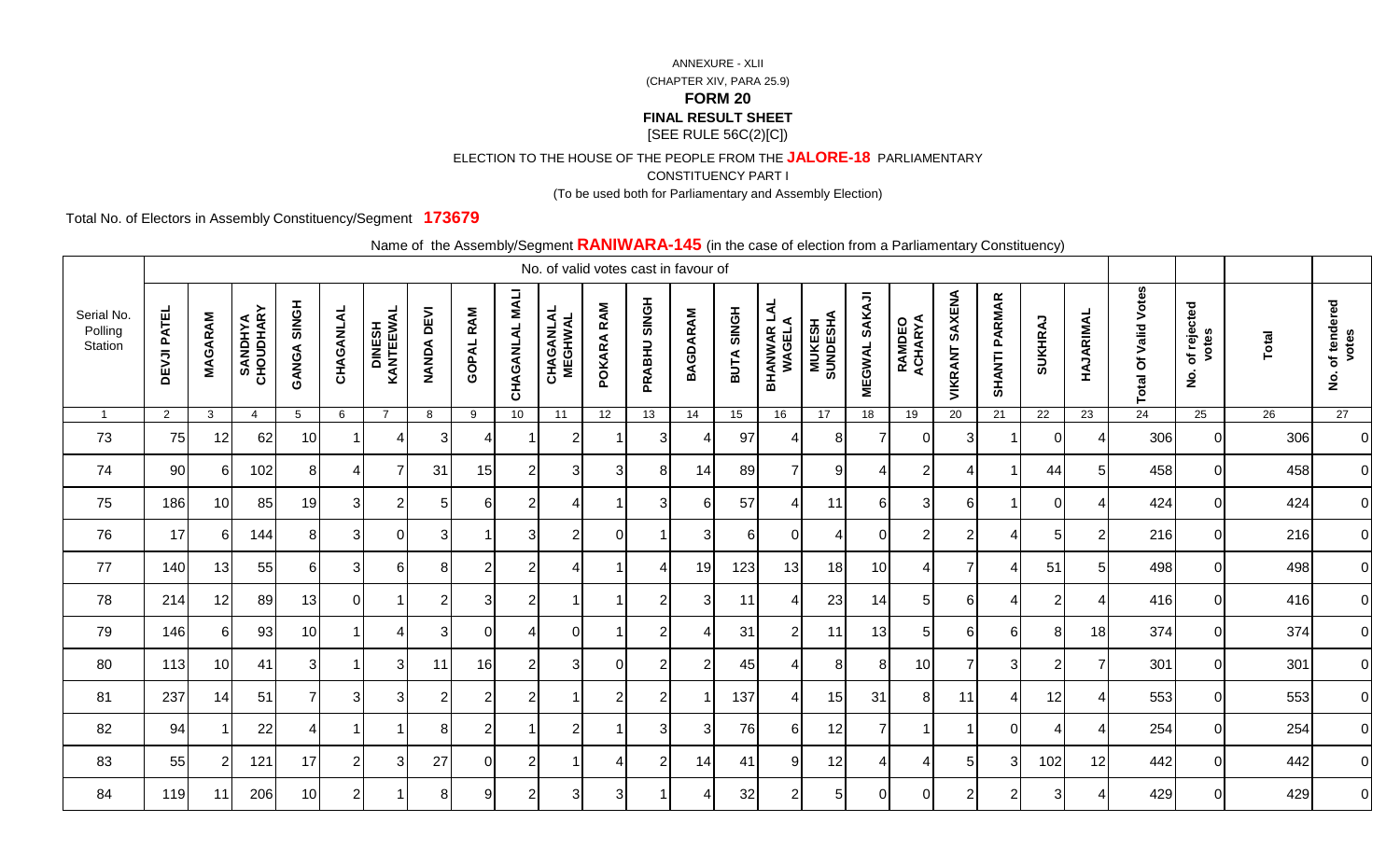ELECTION TO THE HOUSE OF THE PEOPLE FROM THE **JALORE-18** PARLIAMENTARY

CONSTITUENCY PART I

(To be used both for Parliamentary and Assembly Election)

Total No. of Electors in Assembly Constituency/Segment **173679**

|                                  |                    |                |                             |                    |           |                             |                             |                  |                          | No. of valid votes cast in favour of |                 |                |                 |                             |                               |                            |                                |                           |                   |                      | <u>------------,</u>    |                |                            |                                            |       |                                            |
|----------------------------------|--------------------|----------------|-----------------------------|--------------------|-----------|-----------------------------|-----------------------------|------------------|--------------------------|--------------------------------------|-----------------|----------------|-----------------|-----------------------------|-------------------------------|----------------------------|--------------------------------|---------------------------|-------------------|----------------------|-------------------------|----------------|----------------------------|--------------------------------------------|-------|--------------------------------------------|
| Serial No.<br>Polling<br>Station | <b>DEVJI PATEL</b> | <b>MAGARAM</b> | <b>SANDHYA</b><br>CHOUDHARY | <b>GANGA SINGH</b> | CHAGANLAL | <b>DINESH<br/>KANTEEWAL</b> | <b>DEVI</b><br><b>NANDA</b> | <b>GOPAL RAM</b> | <b>NALI</b><br>CHAGANLAL | <b>CHAGANLAL</b><br>MEGHWAL          | RAM<br>POKARA   | PRABHU SINGH   | <b>BAGDARAM</b> | <b>SINGH</b><br><b>BUTA</b> | <b>BHANWAR LAL<br/>WAGELA</b> | <b>MUKESH<br/>SUNDESHA</b> | <b>SAKAJI</b><br><b>MEGWAL</b> | <b>RAMDEO<br/>ACHARYA</b> | SAXENA<br>VIKRANT | <b>SHANTI PARMAR</b> | SUKHRAJ                 | HAJARIMAL      | Votes<br>Valid<br>Total Of | of rejected<br>votes<br>$\dot{\mathsf{z}}$ | Total | of tendered<br>votes<br>$\dot{\mathbf{2}}$ |
|                                  | $\overline{2}$     | $\mathbf{3}$   | $\overline{4}$              | 5                  | 6         | $\overline{7}$              | 8                           | 9                | 10 <sup>°</sup>          | 11                                   | 12 <sup>2</sup> | 13             | 14              | 15                          | 16                            | 17                         | 18                             | 19                        | 20                | 21                   | 22                      | 23             | 24                         | 25                                         | 26    | 27                                         |
| 85                               | 150                | 13             | 88                          | 12                 |           |                             | 11                          | $\Omega$         | $\overline{2}$           | $\Omega$                             | $\Omega$        | $\overline{2}$ |                 | 21                          | $\overline{2}$                | 9                          | 3                              | -1                        | 6                 | 4                    | 4                       | 8              | 339                        | $\Omega$                                   | 339   | $\overline{0}$                             |
| 86                               | 79                 | 81             | 118                         | 5 <sup>1</sup>     |           | 61                          | 5                           | 24               | 3                        | Δ                                    |                 | 4              | 12              | 194                         | $\overline{2}$                | 15                         | 4                              | 3                         | 3                 | 3                    | 4                       | 6              | 510                        | $\Omega$                                   | 510   | $\overline{0}$                             |
| 87                               | 152                | 10             | 130                         | 7 <sup>1</sup>     | 51        | $\overline{2}$              | 36                          | 8 <sup>1</sup>   | $\overline{2}$           | 3 <sup>l</sup>                       | $\overline{2}$  | 3              | .5              | 121                         | 10                            | 16                         | $\overline{7}$                 | 3                         | 3                 | $\sqrt{3}$           | -1                      | 5              | 534                        | $\mathbf 0$                                | 534   | $\overline{0}$                             |
| 88                               | 310                | 61             | 41                          | $\overline{4}$     | 3         |                             | 3                           | $\Omega$         | $\Omega$                 | $\Omega$                             |                 |                |                 | 58                          | 3 <sup>1</sup>                | 8                          | 8 <sup>1</sup>                 | $\overline{2}$            |                   | $\mathbf 0$          | $\overline{c}$          | $\overline{2}$ | 458                        | $\mathbf 0$                                | 458   | 0                                          |
| 89                               | 30                 | 8              | 160                         | 12                 | 5         | 3                           | 59                          |                  | 3                        | 5                                    | 3               | 3              |                 | 72                          | 5                             | 16                         | $\overline{2}$                 | $\overline{2}$            | 6                 | 3                    | 16                      | 3              | 421                        | $\Omega$                                   | 421   | $\overline{0}$                             |
| 90                               | 16                 | 4              | 131                         | 11                 | 31        | 8                           | 11                          | 10               | $\overline{0}$           | Δ                                    | 4               | 6              |                 | 137                         | $\overline{2}$                | 10                         | $\overline{1}$                 | $\overline{2}$            | $6\phantom{1}6$   | $\overline{7}$       | $6\phantom{1}6$         | 7              | 390                        | $\mathbf 0$                                | 390   | $\overline{0}$                             |
| 91                               | 29                 |                | 238                         | 13                 |           | 3                           | 7                           | 5                | $\Omega$                 | $\mathfrak{p}$                       |                 |                | 5               | 105                         | $\overline{2}$                | 8                          | $\boldsymbol{\Delta}$          | 3                         | 3                 | $\overline{2}$       | 3                       | 6              | 451                        | $\Omega$                                   | 451   | 0                                          |
| 92                               | 428                | 11             | 60                          | $\overline{2}$     |           | 61                          | 10                          | 2                | $\Omega$                 | 2                                    |                 |                | 6               | 101                         | 6                             | 18                         | $\overline{7}$                 | 6                         | 5                 |                      | $\overline{2}$          |                | 683                        | $\Omega$                                   | 683   | $\overline{O}$                             |
| 93                               | 382                | 11             | 40                          | $\overline{4}$     | 31        | 31                          |                             | -1               | <sup>0</sup>             | $\Omega$                             | $\mathbf{0}$    | 5              | 3               | 68                          | $\overline{2}$                | 3                          | 10                             | $\overline{5}$            | -4                | -1                   | $\overline{4}$          | 3              | 553                        | $\mathbf 0$                                | 553   | $\overline{0}$                             |
| 94                               | $\overline{7}$     | 61             | 135                         | 81                 | 4         |                             | $\Omega$                    | 3                | -1                       | -1                                   | -1              | 4              |                 | 62                          | 3                             | 4                          | <sup>O</sup>                   | $\mathbf 1$               | 0                 | $\overline{2}$       | $\overline{c}$          | $\Omega$       | 246                        | $\Omega$                                   | 246   | $\overline{O}$                             |
| 95                               | 497                | 15             | 237                         | 12                 |           | 2                           | 17                          | 19               | ⊿                        | $\overline{c}$                       | $\Omega$        | $\overline{2}$ |                 | 21                          | 3                             | 4                          | 6                              | $\overline{2}$            | 6                 |                      | $\overline{\mathbf{1}}$ | Δ              | 863                        | $\Omega$                                   | 863   | $\overline{0}$                             |
| 96                               | 521                | 32             | 148                         | 9                  | 2         | 3                           | 12                          |                  |                          | 3                                    |                 | $\Omega$       |                 | 94                          | $\overline{2}$                | 5 <sub>l</sub>             | 9                              | 4                         | 4                 | $\overline{7}$       | 6                       |                | 875                        | $\Omega$                                   | 875   | $\overline{O}$                             |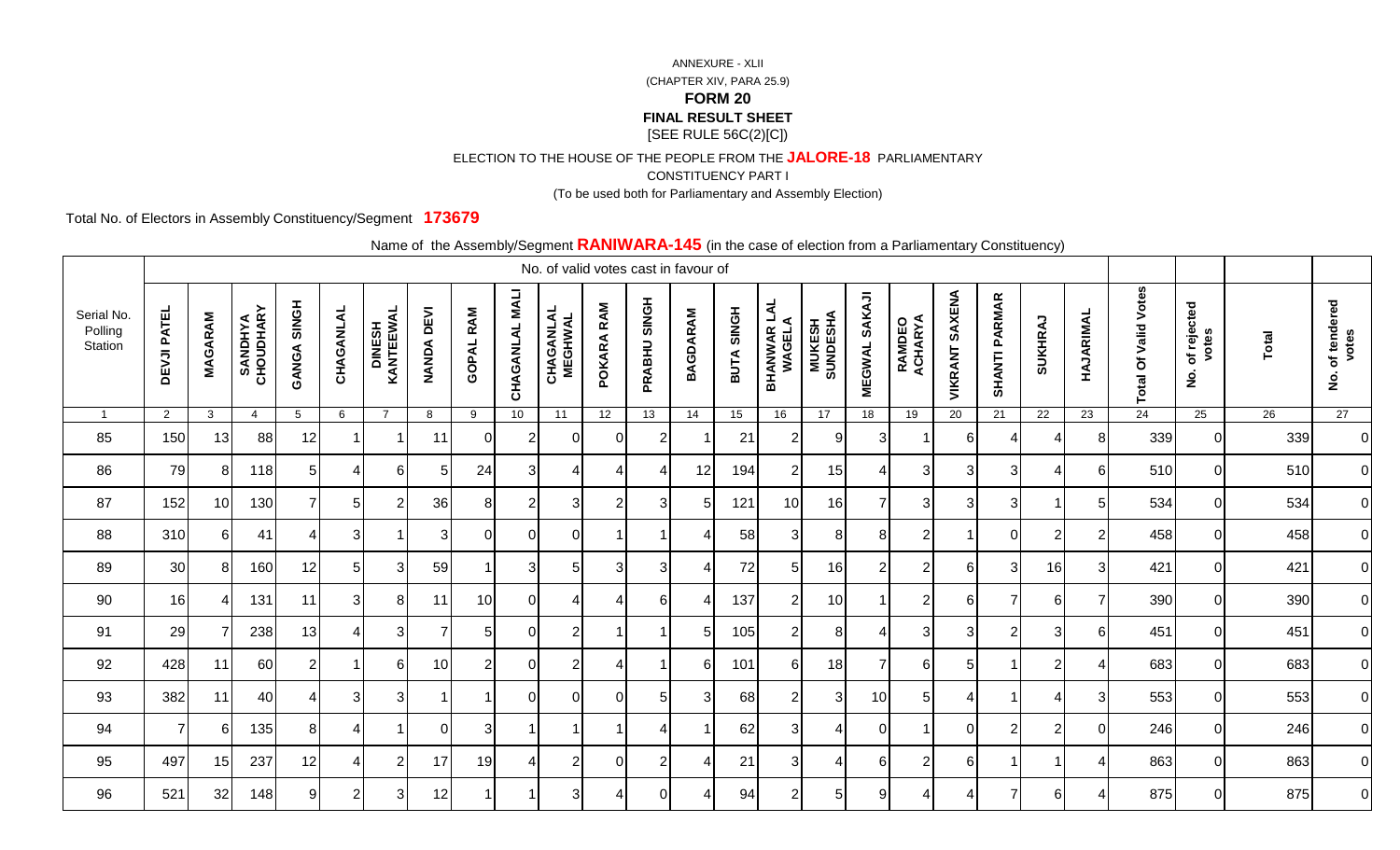ELECTION TO THE HOUSE OF THE PEOPLE FROM THE **JALORE-18** PARLIAMENTARY

CONSTITUENCY PART I

(To be used both for Parliamentary and Assembly Election)

Total No. of Electors in Assembly Constituency/Segment **173679**

|                                  |                    |                |                             |                    |                |                     |                             | $\frac{1}{2}$    |                          | No. of valid votes cast in favour of |                |              |                 |            |                               |                            |                         | $\sim$ 0.000 or 0.000.011 nome at annumentary conomacticy, |                          |                      |                |                         |                             |                                            |       |                                            |
|----------------------------------|--------------------|----------------|-----------------------------|--------------------|----------------|---------------------|-----------------------------|------------------|--------------------------|--------------------------------------|----------------|--------------|-----------------|------------|-------------------------------|----------------------------|-------------------------|------------------------------------------------------------|--------------------------|----------------------|----------------|-------------------------|-----------------------------|--------------------------------------------|-------|--------------------------------------------|
| Serial No.<br>Polling<br>Station | <b>DEVJI PATEL</b> | <b>MAGARAM</b> | <b>SANDHYA</b><br>CHOUDHARY | <b>GANGA SINGH</b> | CHAGANLAL      | DINESH<br>KANTEEWAL | <b>DEVI</b><br><b>NANDA</b> | <b>GOPAL RAM</b> | <b>NALI</b><br>CHAGANLAL | <b>CHAGANLAL</b><br>MEGHWAL          | POKARA RAM     | PRABHU SINGH | <b>BAGDARAM</b> | BUTA SINGH | <b>BHANWAR LAL<br/>WAGELA</b> | <b>MUKESH<br/>SUNDESHA</b> | SAKAJI<br><b>MEGWAL</b> | <b>RAMDEO<br/>ACHARYA</b>                                  | <b>SAXENA</b><br>VIKRANT | <b>SHANTI PARMAR</b> | <b>SUKHRAJ</b> | HAJARIMAL               | <b>Total Of Valid Votes</b> | of rejected<br>votes<br>$\dot{\mathbf{2}}$ | Total | of tendered<br>votes<br>$\dot{\mathbf{g}}$ |
| $\overline{1}$                   | $\overline{2}$     | $\mathbf{3}$   | $\overline{4}$              | $5\phantom{.0}$    | 6              | $\overline{7}$      | 8                           | 9                | 10 <sup>1</sup>          | 11                                   | 12             | 13           | 14              | 15         | 16                            | 17                         | 18                      | 19                                                         | 20                       | 21                   | 22             | 23                      | 24                          | 25                                         | 26    | 27                                         |
| 97                               | 40                 | 31             | 29                          | 8                  | 11             | 12                  |                             |                  | $\Omega$                 | $\Omega$                             |                | 5            | 17              | 39         | 10                            | 5                          | $\overline{2}$          | 6                                                          | 0                        | 5                    | 149            | 12                      | 362                         |                                            | 362   | $\overline{0}$                             |
| 98                               | 8                  | $\overline{2}$ | 35                          | $\overline{2}$     |                | ⊿                   |                             | $\overline{0}$   | 8                        | 2                                    | $\overline{2}$ |              |                 | 68         | $\overline{2}$                | $6 \mid$                   |                         | $\overline{2}$                                             | $\mathbf 0$              | 15                   | $\overline{0}$ |                         | 168                         | $\Omega$                                   | 168   | $\overline{0}$                             |
| 99                               | 245                |                | 48                          | 3                  | $\overline{2}$ | 3 <sup>l</sup>      | $\overline{3}$              | 3                | $\overline{0}$           | $\overline{2}$                       | -1             |              | 6               | 264        | 5 <sub>l</sub>                | 4                          | 5 <sub>l</sub>          | $\overline{1}$                                             | -1                       | $\overline{0}$       | $\overline{0}$ | $\overline{\mathbf{1}}$ | 605                         | $\Omega$                                   | 605   | $\overline{0}$                             |
| 100                              | 103                | 91             | 216                         | 18                 |                | 3                   |                             | 3                | 3 <sup>l</sup>           | 5                                    | 2              | 5            | -9              | 183        | 4                             | 9                          | $6 \mid$                | $6 \mid$                                                   | 5                        | 9                    | 13             | 6                       | 626                         | $\Omega$                                   | 626   | $\overline{0}$                             |
| 101                              | 209                | 61             | 113                         | 9 <sub>l</sub>     | 2              | $\overline{2}$      | ΩI                          | $\overline{2}$   |                          | $\overline{2}$                       | $\Omega$       |              | $\Omega$        | 45         | 3                             | 3 <sup>l</sup>             |                         | -1                                                         | 3                        | $\overline{0}$       | 0              | $\Omega$                | 403                         | $\Omega$                                   | 403   | $\overline{0}$                             |
| 102                              | 34                 |                | 105                         | 5 <sup>1</sup>     |                | $\overline{3}$      | $\mathbf{3}$                | -1               | 3                        | $\Omega$                             | -1             | $\Omega$     | $\overline{7}$  | 26         | 5                             | 5 <sup>5</sup>             | $\mathbf 1$             | 3                                                          | $\overline{2}$           | $\overline{1}$       | 24             |                         | 232                         | $\Omega$                                   | 232   | $\overline{0}$                             |
| 103                              | 61                 | 61             | 407                         | 15                 | 2              |                     |                             | $\Omega$         |                          | 2                                    | 2              | 3            | 5               | 46         | $\Omega$                      | 5 <sup>1</sup>             | 2                       | $\Omega$                                                   | 6                        | Δ                    | $\overline{2}$ | $\overline{2}$          | 521                         | $\Omega$                                   | 521   | $\overline{0}$                             |
| 104                              | 81                 | 31             | 80                          | 5 <sub>l</sub>     | 3              |                     | 3                           | 61               | $\Omega$                 | $\Omega$                             | $\Omega$       | 3            |                 | 80         | 5                             | 5                          |                         | $\mathbf 0$                                                | $\overline{2}$           | $\overline{0}$       | $6 \mid$       |                         | 286                         | $\Omega$                                   | 286   | $\overline{0}$                             |
| 105                              | 193                | 31             | 101                         | 5 <sup>1</sup>     | $\overline{2}$ | 4                   | $\overline{2}$              | 17               | -1                       | -1                                   | 3              |              | 4               | 77         | 21                            |                            | $\overline{4}$          | 3                                                          | 6                        | $\overline{0}$       | $\overline{4}$ | 6                       | 459                         | $\Omega$                                   | 459   | $\overline{0}$                             |
| 106                              | 343                | 10             | 78                          | $\overline{7}$     | $\overline{3}$ |                     | ΩI                          | 4                |                          |                                      | $\Omega$       |              | 3               | 69         | 5                             | 8                          | 5 <sub>l</sub>          | $\sqrt{3}$                                                 | $\overline{\mathbf{1}}$  | $\mathbf{2}$         | 14             | $\overline{2}$          | 561                         | $\Omega$                                   | 561   | $\overline{0}$                             |
| 107                              | 68                 | 31             | 237                         | 8 <sup>1</sup>     | 2              |                     | 3                           | 11               |                          |                                      | $\Omega$       |              | 3               | 86         | 4                             | 8                          | $\overline{2}$          | 2                                                          | 5                        | $\mathbf{3}$         | 25             | $\Omega$                | 477                         | $\Omega$                                   | 477   | $\overline{O}$                             |
| 108                              | 93                 | 61             | 172                         |                    | $\Omega$       |                     | ΩI                          |                  | $\Omega$                 | $\overline{c}$                       | $\overline{2}$ |              | 5               | 79         | 3                             | 7                          | $5\overline{)}$         | $\Omega$                                                   | $\Omega$                 | $\overline{0}$       | 3              | 3                       | 384                         | $\Omega$                                   | 384   | $\overline{0}$                             |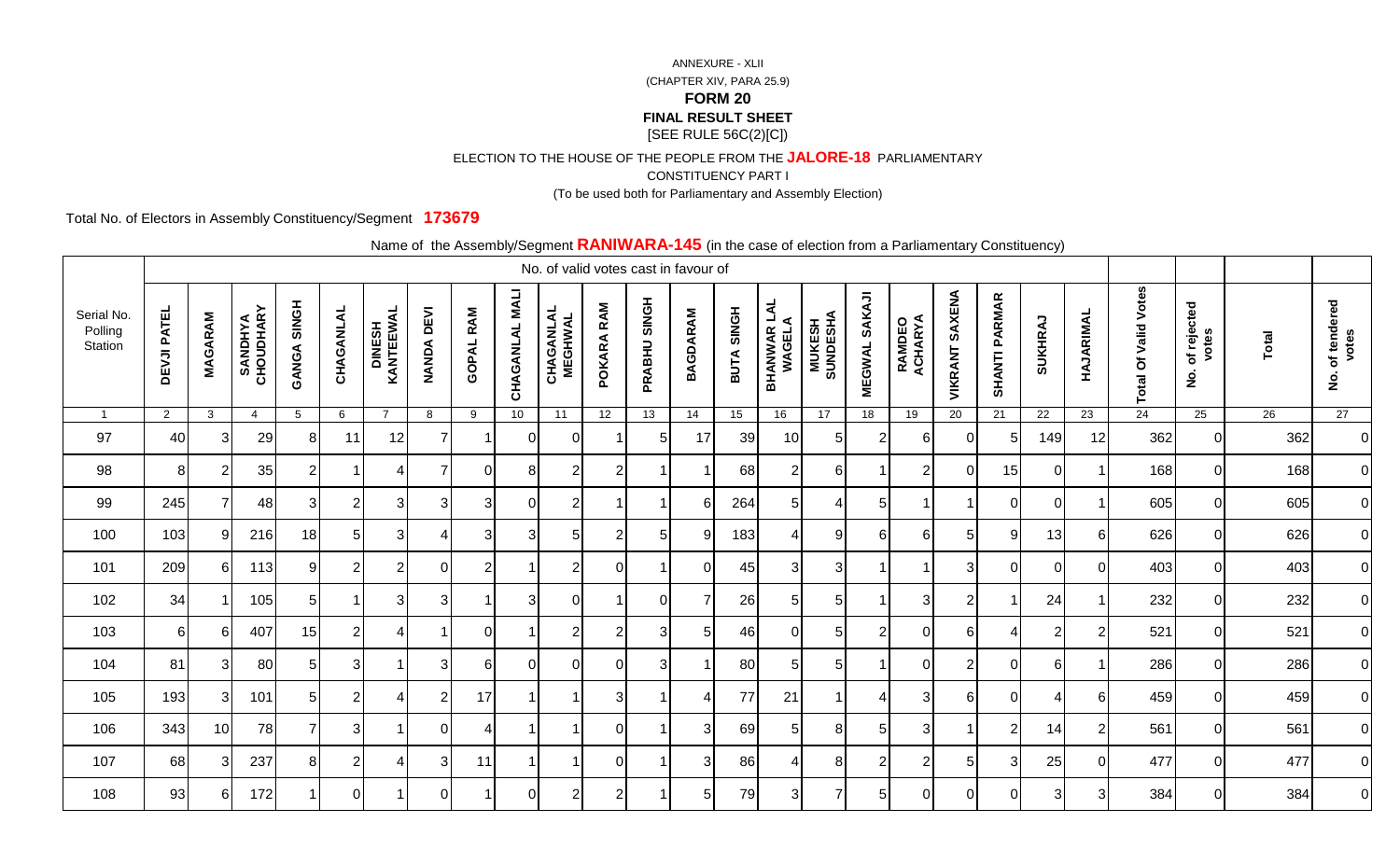ELECTION TO THE HOUSE OF THE PEOPLE FROM THE **JALORE-18** PARLIAMENTARY

CONSTITUENCY PART I

(To be used both for Parliamentary and Assembly Election)

Total No. of Electors in Assembly Constituency/Segment **173679**

|                                  |                    |                |                             |                          |                |                             |                             | $\frac{1}{2}$    |                          | ′ອ'<br>No. of valid votes cast in favour of |                |                |                 |            | $\sim$ 0.000 or 0.000.011 montrain annual community content corresponding $\sim$ |                            |                                |                   |                   |                      |                       |                |                             |                                            |       |                                            |
|----------------------------------|--------------------|----------------|-----------------------------|--------------------------|----------------|-----------------------------|-----------------------------|------------------|--------------------------|---------------------------------------------|----------------|----------------|-----------------|------------|----------------------------------------------------------------------------------|----------------------------|--------------------------------|-------------------|-------------------|----------------------|-----------------------|----------------|-----------------------------|--------------------------------------------|-------|--------------------------------------------|
| Serial No.<br>Polling<br>Station | <b>DEVJI PATEL</b> | <b>MAGARAM</b> | <b>SANDHYA</b><br>CHOUDHARY | <b>GANGA SINGH</b>       | CHAGANLAL      | <b>DINESH<br/>KANTEEWAL</b> | <b>DEVI</b><br><b>NANDA</b> | <b>GOPAL RAM</b> | <b>NALI</b><br>CHAGANLAL | <b>CHAGANLAL</b><br>MEGHWAL                 | RAM<br>POKARA  | PRABHU SINGH   | <b>BAGDARAM</b> | BUTA SINGH | <b>BHANWAR LAL<br/>WAGELA</b>                                                    | <b>MUKESH<br/>SUNDESHA</b> | <b>SAKAJI</b><br><b>MEGWAL</b> | RAMDEO<br>ACHARYA | SAXENA<br>VIKRANT | <b>SHANTI PARMAR</b> | SUKHRAJ               | HAJARIMAL      | <b>Total Of Valid Votes</b> | of rejected<br>votes<br>$\dot{\mathbf{2}}$ | Total | of tendered<br>votes<br>$\dot{\mathbf{g}}$ |
| $\overline{1}$                   | $\overline{2}$     | $\mathbf{3}$   | $\overline{4}$              | $5\overline{)}$          | 6              | $\overline{7}$              | 8                           | 9                | 10                       | 11                                          | 12             | 13             | 14              | 15         | 16                                                                               | 17                         | 18                             | 19                | 20                | $\overline{21}$      | $\overline{22}$       | 23             | 24                          | 25                                         | 26    | 27                                         |
| 109                              | 97                 | 5 <sub>l</sub> | 28                          | 0I                       |                | 2                           | $\Omega$                    | 2                | $\Omega$                 | $\Omega$                                    | $\Omega$       | $\Omega$       | $\Omega$        | 44         | $\Omega$                                                                         |                            | 3                              | 2                 | 3                 |                      | 2                     | $\Omega$       | 192                         | 0 I                                        | 192   | $\overline{0}$                             |
| 110                              | 36                 |                | 46                          | 2 <sub>1</sub>           | 2              | $\Omega$                    | $\Omega$                    | $\overline{0}$   | $\overline{0}$           |                                             | $\Omega$       | $\overline{2}$ | $\overline{2}$  | 63         | $\Omega$                                                                         | $\overline{2}$             | $\overline{2}$                 |                   |                   | $\mathbf 0$          |                       | 3              | 165                         | ΟI                                         | 165   | $\overline{0}$                             |
| 111                              | 13                 | $\overline{2}$ | 109                         | 7                        | <sup>O</sup>   |                             |                             | $\mathbf{2}$     |                          | $\overline{0}$                              |                | $\overline{0}$ | -1              | 52         | -1                                                                               |                            | $\overline{2}$                 | $\mathbf 0$       | 0                 | $\sqrt{2}$           | $\mathbf 0$           | $\Omega$       | 196                         | 0                                          | 196   | $\overline{0}$                             |
| 112                              | 44                 |                | 47                          | 71                       | $\Omega$       |                             | $\Omega$                    | 0                | $\overline{2}$           |                                             | $\Omega$       |                | $\overline{2}$  | 45         | $\overline{2}$                                                                   | $\mathbf 0$                | $\overline{2}$                 | $\Omega$          | 3                 |                      |                       |                | 167                         | $\overline{0}$                             | 167   | $\overline{0}$                             |
| 113                              | 81                 | 81             | 242                         | 15                       |                | 31                          |                             | 0                |                          | ⊿                                           | 2              | 8              | 3               | 33         | 5                                                                                | 23                         | 5                              | 2                 | 3                 | 5                    | 5                     | $\overline{2}$ | 455                         | ΟI                                         | 455   | $\overline{0}$                             |
| 114                              | 106                |                | 133                         | 4                        | 0I             | 1                           | $\Omega$                    | $\overline{0}$   |                          | $\Omega$                                    | ΟI             | $\overline{3}$ | $\Omega$        | 23         | 3 <sup>1</sup>                                                                   | $\Omega$                   | 4                              | $\Omega$          | $\overline{3}$    |                      |                       | $\Omega$       | 284                         | $\overline{0}$                             | 284   | $\overline{0}$                             |
| 115                              | 14                 |                | 83                          |                          | $\Omega$       | $\Omega$                    | 2                           |                  |                          | $\Omega$                                    | $\Omega$       |                | $\Omega$        | 88         |                                                                                  | $\overline{2}$             | $\Omega$                       |                   |                   | $\overline{2}$       | $\Omega$              | $\Omega$       | 205                         | $\overline{0}$                             | 205   | $\overline{0}$                             |
| 116                              | 24                 | <sup>0</sup>   | 36                          | $\overline{4}$           |                | $\Omega$                    |                             | $\Omega$         | 6                        | 2                                           | $\Omega$       | $\Omega$       | 3               | 66         | $\Omega$                                                                         | 2                          |                                | 3                 | $\overline{2}$    | 6                    | 253                   | 8              | 418                         | $\overline{0}$                             | 418   | $\overline{0}$                             |
| 117                              | 255                | 14             | 38                          | 3 <sup>1</sup>           | $\overline{2}$ | $\overline{2}$              | 61                          | $\overline{2}$   | $\overline{0}$           | $\overline{0}$                              | $\overline{2}$ | $\Omega$       | $\overline{2}$  | 32         | 7                                                                                | 5 <sub>l</sub>             | 9                              | $\mathbf 0$       | $\mathbf{3}$      | $\overline{2}$       | $\mathbf 0$           |                | 385                         | $\overline{0}$                             | 385   | $\overline{0}$                             |
| 118                              | 32                 | 3I             | 43                          | $\overline{\mathcal{A}}$ | $\Omega$       |                             | $\overline{2}$              | 5 <sub>l</sub>   | $\Omega$                 | $\overline{0}$                              | $\overline{2}$ | $\overline{2}$ | $\mathcal{E}$   | 130        |                                                                                  | 4                          | $\boldsymbol{A}$               | $\Omega$          | 4                 | 3                    | $\boldsymbol{\Delta}$ | $\mathcal{P}$  | 249                         | $\overline{0}$                             | 249   | $\overline{0}$                             |
| 119                              | 61                 | 51             | 71                          | 9                        | 3              | 7                           |                             | $\overline{2}$   |                          | 4                                           | 3              | $\overline{2}$ |                 | 196        |                                                                                  | 5                          |                                | $\Omega$          | 5                 | 5                    | 3                     |                | 403                         | $\overline{0}$                             | 403   | $\overline{0}$                             |
| 120                              | 22                 | $\overline{2}$ | 56                          | 3 <sup>1</sup>           | 0              |                             |                             |                  | 12                       | $\overline{0}$                              | $\overline{2}$ |                |                 | 67         |                                                                                  | $\Omega$                   | $\Omega$                       | $\Omega$          | $\Omega$          |                      |                       |                | 176                         | $\overline{0}$                             | 176   | $\overline{0}$                             |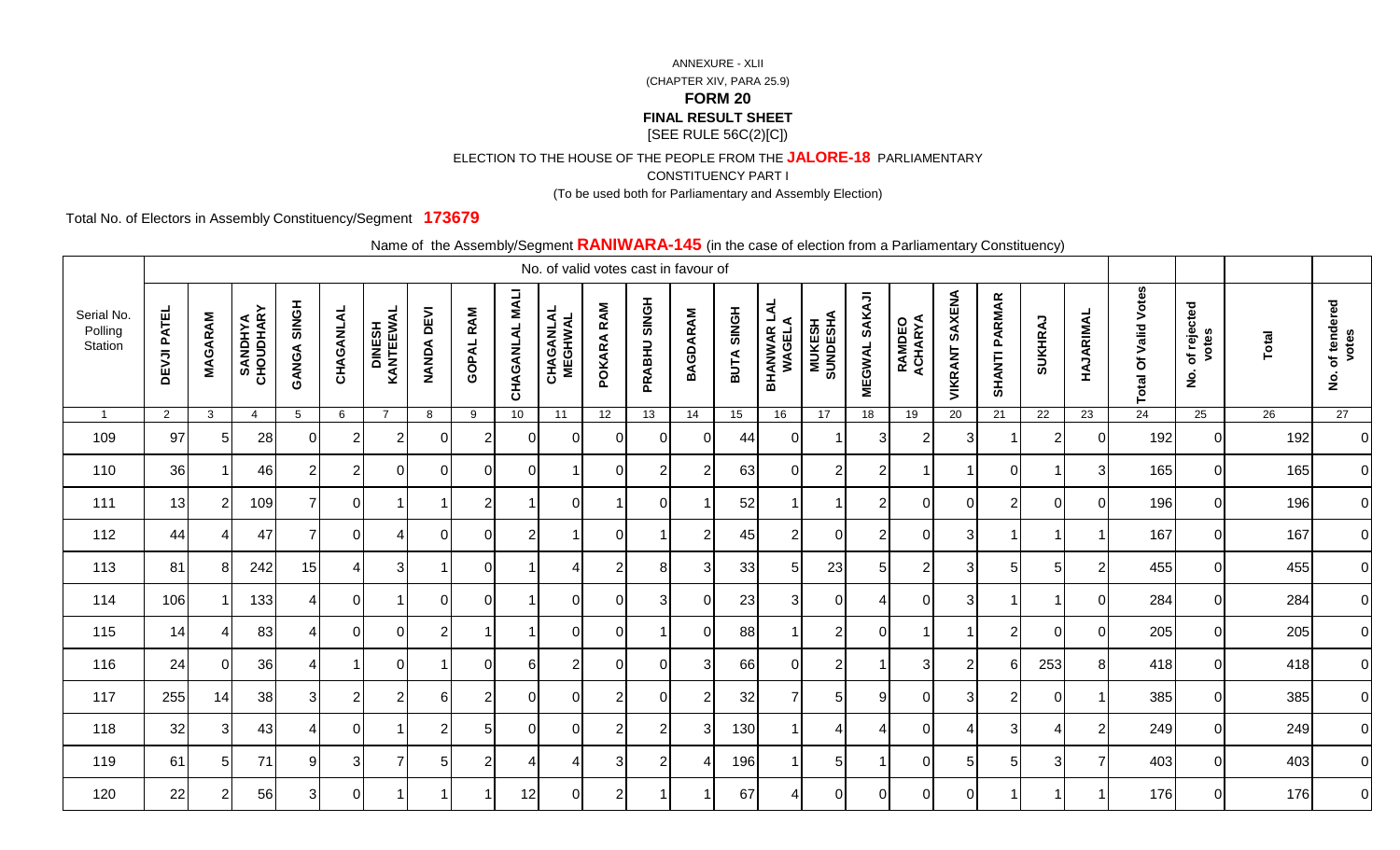ELECTION TO THE HOUSE OF THE PEOPLE FROM THE **JALORE-18** PARLIAMENTARY

CONSTITUENCY PART I

(To be used both for Parliamentary and Assembly Election)

Total No. of Electors in Assembly Constituency/Segment **173679**

|                                  |                    |                |                             |                    |                |                     |                             | $\frac{1}{2}$    |                 | No. of valid votes cast in favour of |                |                |                 |            |                               |                            |                         | $\sim$ 0.000 or 0.000.011 nome at annumentary conomacticy, |                          |                      |                |                 |                             |                                            |       |                                            |
|----------------------------------|--------------------|----------------|-----------------------------|--------------------|----------------|---------------------|-----------------------------|------------------|-----------------|--------------------------------------|----------------|----------------|-----------------|------------|-------------------------------|----------------------------|-------------------------|------------------------------------------------------------|--------------------------|----------------------|----------------|-----------------|-----------------------------|--------------------------------------------|-------|--------------------------------------------|
| Serial No.<br>Polling<br>Station | <b>DEVJI PATEL</b> | <b>MAGARAM</b> | <b>SANDHYA</b><br>CHOUDHARY | <b>GANGA SINGH</b> | CHAGANLAL      | DINESH<br>KANTEEWAL | <b>DEVI</b><br><b>NANDA</b> | <b>GOPAL RAM</b> | CHAGANLAL MALI  | <b>CHAGANLAL</b><br>MEGHWAL          | POKARA RAM     | PRABHU SINGH   | <b>BAGDARAM</b> | BUTA SINGH | <b>BHANWAR LAL<br/>WAGELA</b> | <b>MUKESH<br/>SUNDESHA</b> | SAKAJI<br><b>MEGWAL</b> | <b>RAMDEO<br/>ACHARYA</b>                                  | <b>SAXENA</b><br>VIKRANT | <b>SHANTI PARMAR</b> | SUKHRAJ        | HAJARIMAL       | <b>Total Of Valid Votes</b> | of rejected<br>votes<br>$\dot{\mathbf{2}}$ | Total | of tendered<br>votes<br>$\dot{\mathbf{g}}$ |
| $\overline{1}$                   | $\overline{2}$     | $\mathbf{3}$   | $\overline{4}$              | $5\phantom{.0}$    | 6              | $\overline{7}$      | 8                           | 9                | 10 <sup>1</sup> | 11                                   | 12             | 13             | 14              | 15         | 16                            | 17                         | 18                      | 19                                                         | 20                       | 21                   | 22             | 23              | 24                          | 25                                         | 26    | 27                                         |
| 121                              | 216                | 17             | 54                          | 31                 | ΩI             | $\Omega$            | 19                          | 2                |                 | $\Omega$                             | 2              |                | 3               | 100        | 2 <sub>1</sub>                |                            | 3                       | 4                                                          | $\overline{2}$           | 3                    |                |                 | 438                         |                                            | 438   | $\overline{0}$                             |
| 122                              | 99                 | 5 <sup>1</sup> | 63                          | 5 <sub>l</sub>     |                | $\overline{0}$      | $\overline{2}$              |                  | $\overline{2}$  | $\Omega$                             | $\overline{2}$ | 0              | $\overline{2}$  | 34         | 0                             |                            | $\sqrt{5}$              | $\overline{2}$                                             | 3                        | $6 \overline{6}$     | $\overline{2}$ |                 | 239                         | $\Omega$                                   | 239   | $\overline{0}$                             |
| 123                              | 121                | 9 <sup>1</sup> | 89                          | $6 \mid$           | 4              | 5 <sub>l</sub>      | 13                          | 12               | $\overline{2}$  | 3 <sub>l</sub>                       | -1             | $\overline{2}$ | 5               | 226        | 8                             | 8 <sup>1</sup>             | $6 \mid$                | $\overline{4}$                                             | $9\,$                    | $\overline{4}$       | $\overline{2}$ | $6\phantom{1}6$ | 545                         | $\Omega$                                   | 545   | $\overline{O}$                             |
| 124                              | 136                |                | 34                          | 3                  | $\Omega$       | $\overline{0}$      |                             | 0                |                 | $\overline{2}$                       | $\Omega$       | 0              |                 | 26         |                               | $\overline{2}$             | $\overline{4}$          | $\overline{0}$                                             | 0                        | $\overline{2}$       | $\mathbf 0$    | $\Omega$        | 214                         | $\overline{0}$                             | 214   | $\overline{0}$                             |
| 125                              | 22                 |                | 120                         | 61                 |                | Δ                   | ΩI                          |                  | $\overline{2}$  | $\Omega$                             |                | 0              | -2              | 178        | $\mathbf 0$                   |                            |                         | 3                                                          | 6                        | 3                    | 3              |                 | 359                         | $\Omega$                                   | 359   | $\overline{O}$                             |
| 126                              | 66                 | $\overline{0}$ | 16                          | 6I                 | $\Omega$       |                     |                             | $\Omega$         |                 | $\Omega$                             |                | 3              | $\overline{2}$  | 39         | 3                             | $\overline{2}$             | $\overline{2}$          | 3                                                          | 4                        | $\overline{0}$       | $\overline{0}$ | $\overline{2}$  | 152                         | $\Omega$                                   | 152   | $\overline{0}$                             |
| 127                              | 106                | 61             | 104                         | 7                  |                |                     |                             | 61               | 3               | $\Omega$                             | 3              | $\overline{2}$ | 3               | 120        | Δ                             | 10                         | $\overline{3}$          | $\overline{2}$                                             | $\overline{2}$           | $\overline{1}$       | $\Omega$       | 5               | 399                         | $\Omega$                                   | 399   | $\overline{0}$                             |
| 128                              | 152                | $\overline{4}$ | 65                          | 5                  | $\Omega$       | $\Omega$            | 2                           | 3                |                 |                                      | $\Omega$       |                | 2               | 69         | $\Omega$                      | 8                          | 4                       | 4                                                          | $\boldsymbol{\varDelta}$ | -1                   | $\overline{2}$ | 3               | 331                         | $\Omega$                                   | 331   | $\overline{0}$                             |
| 129                              | 53                 | 5 <sub>l</sub> | 187                         | $\overline{7}$     | $\overline{2}$ | $\overline{0}$      | 0I                          | 2 <sub>l</sub>   | -1              | $\overline{0}$                       | $\mathbf 0$    | $\mathbf 0$    |                 | 42         | $\mathbf{3}$                  | 2                          | $\mathbf{1}$            | $\overline{2}$                                             | -1                       | $\overline{1}$       | $\overline{2}$ |                 | 313                         | $\Omega$                                   | 313   | $\overline{0}$                             |
| 130                              | 94                 | 2 <sub>l</sub> | 96                          | 5 <sub>l</sub>     | $\overline{2}$ | $\overline{0}$      | 2 <sub>l</sub>              |                  | $\Omega$        |                                      | $\Omega$       | $\overline{2}$ |                 | 87         |                               | 3 <sup>l</sup>             | $\overline{1}$          | $\overline{1}$                                             | $\overline{\mathbf{1}}$  | $\overline{1}$       | 3              | 3               | 310                         | $\Omega$                                   | 310   | $\overline{0}$                             |
| 131                              | 91                 |                | 87                          | $3 \mid$           | $\Omega$       | $\Omega$            | $\overline{2}$              | $\Omega$         |                 |                                      |                | $\Omega$       | .5              | 142        | $\Omega$                      | 3                          | 3                       | $\boldsymbol{\Delta}$                                      | 8                        | $6 \mid$             | 15             | Δ               | 380                         | $\Omega$                                   | 380   | $\overline{O}$                             |
| 132                              | 150                | 2 <sub>l</sub> | 55                          | 5 <sub>l</sub>     |                | $\Omega$            | 0I                          |                  | 3               | 3                                    | $\overline{2}$ | $\Omega$       | 3               | 285        | 0                             | $6 \mid$                   | 4                       | $\overline{2}$                                             | 5                        | 4                    | 9              |                 | 541                         | $\Omega$                                   | 541   | $\overline{0}$                             |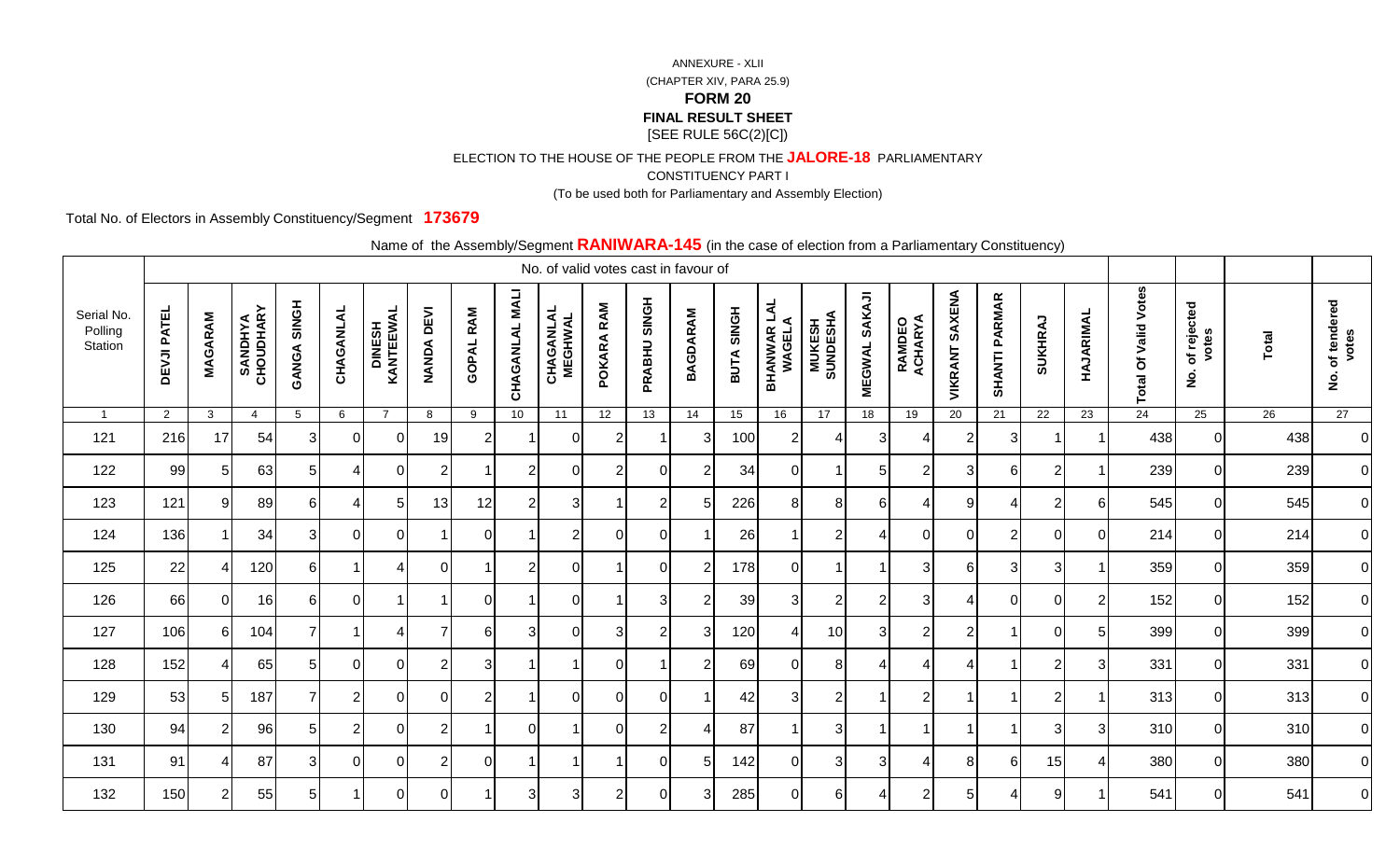ELECTION TO THE HOUSE OF THE PEOPLE FROM THE **JALORE-18** PARLIAMENTARY

CONSTITUENCY PART I

(To be used both for Parliamentary and Assembly Election)

Total No. of Electors in Assembly Constituency/Segment **173679**

|                                  |                    |                |                             |                    |                |                     |                             |                  |                 | No. of valid votes cast in favour of |                |                |                 |            |                               |                            |                                |                       |                       |                      |                |                |                                       |                                            |              |                                            |
|----------------------------------|--------------------|----------------|-----------------------------|--------------------|----------------|---------------------|-----------------------------|------------------|-----------------|--------------------------------------|----------------|----------------|-----------------|------------|-------------------------------|----------------------------|--------------------------------|-----------------------|-----------------------|----------------------|----------------|----------------|---------------------------------------|--------------------------------------------|--------------|--------------------------------------------|
| Serial No.<br>Polling<br>Station | <b>DEVJI PATEL</b> | <b>MAGARAM</b> | <b>SANDHYA</b><br>CHOUDHARY | <b>HONIS AGNAD</b> | CHAGANLAL      | DINESH<br>KANTEEWAL | <b>DEVI</b><br><b>NANDA</b> | <b>GOPAL RAM</b> | CHAGANLAL MALI  | <b>CHAGANLAL</b><br>MEGHWAL          | POKARA RAM     | PRABHU SINGH   | <b>BAGDARAM</b> | BUTA SINGH | <b>BHANWAR LAL<br/>WAGELA</b> | <b>MUKESH<br/>SUNDESHA</b> | <b>SAKAJI</b><br><b>MEGWAL</b> | RAMDEO<br>ACHARYA     | <b>VIKRANT SAXENA</b> | <b>SHANTI PARMAR</b> | SUKHRAJ        | HAJARIMAL      | <b>Votes</b><br><b>Total Of Valid</b> | of rejected<br>votes<br>$\dot{\mathbf{z}}$ | <b>Total</b> | of tendered<br>votes<br>$\dot{\mathbf{g}}$ |
| $\overline{1}$                   | $2^{\circ}$        | $\mathbf{3}$   | $\overline{4}$              | $5\phantom{.0}$    | 6              | $\overline{7}$      | 8                           | 9                | 10 <sup>1</sup> | $\overline{11}$                      | 12             | 13             | 14              | 15         | 16                            | 17                         | 18                             | 19                    | 20                    | 21                   | 22             | 23             | 24                                    | 25                                         | 26           | 27                                         |
| 133                              | 23                 | 31             | 14                          | $\mathbf{3}$       | 0              |                     | $\overline{2}$              |                  | $\overline{2}$  | $\Omega$                             | $\Omega$       | 3              | 6               | 84         | 3                             |                            | 3                              | $\overline{0}$        | -1                    | -1                   | 53             | 3              | 207                                   | $\Omega$                                   | 207          | $\overline{0}$                             |
| 134                              | 95                 | $\overline{2}$ | 21                          |                    | $\overline{2}$ |                     |                             | 3                |                 |                                      | $\Omega$       | $\overline{2}$ |                 | 236        | 3                             | 14                         | $\mathbf{3}$                   | $\overline{1}$        | 3                     | 5 <sub>l</sub>       | $\overline{2}$ | Δ              | 408                                   | $\Omega$                                   | 408          | $\overline{0}$                             |
| 135                              | 85                 | $\overline{4}$ | 32                          |                    | $\mathbf{3}$   |                     |                             | $6 \mid$         | $\Omega$        | $\Omega$                             | 0              |                |                 | 156        | 5 <sub>l</sub>                | $\overline{2}$             | $\overline{c}$                 | $\overline{2}$        | -1                    | $\overline{1}$       | $\overline{2}$ | $\overline{2}$ | 311                                   | $\overline{0}$                             | 311          | $\overline{0}$                             |
| 136                              | 141                | 3I             | 24                          |                    | $\overline{0}$ |                     |                             | $\overline{2}$   | $\overline{0}$  | 3                                    |                | $\overline{2}$ | $\overline{2}$  | 57         |                               | $\overline{2}$             | $\mathbf{1}$                   | $\overline{1}$        | -1                    | $\overline{2}$       | $\overline{4}$ | $\overline{2}$ | 252                                   | $\Omega$                                   | 252          | $\overline{0}$                             |
| 137                              | 45                 | 51             | 105                         | 14                 | 3              |                     | $\mathbf{3}$                |                  |                 |                                      | $\overline{2}$ |                | 6               | 71         | 3                             | $\overline{2}$             | $\overline{0}$                 | $\mathbf 0$           | 0                     | $\overline{0}$       | 41             | $\Omega$       | 305                                   | $\Omega$                                   | 305          | $\overline{0}$                             |
| 138                              | 26                 |                | 79                          | 61                 | -61            | 15                  | 9                           | $\overline{2}$   | -1              | $\overline{2}$                       | 4              | $\overline{0}$ | 14              | 45         | 9                             | 8                          | 3 <sup>l</sup>                 | $\overline{0}$        | 3                     | $\mathbf{3}$         | 73             | 5              | 314                                   | $\overline{0}$                             | 314          | $\overline{O}$                             |
| 139                              | 12                 | $\overline{2}$ | 59                          | 9                  | 3              | 4                   | 3                           | 4                | $\Omega$        | 3                                    |                | $\Omega$       | 10              | 90         | 10                            | 3                          | $\overline{4}$                 | $\boldsymbol{\Delta}$ | $\overline{2}$        | 3                    | 102            | 3              | 331                                   | $\Omega$                                   | 331          | $\overline{0}$                             |
| 140                              | 9 <sub>l</sub>     |                |                             |                    | 3              | $\overline{2}$      | 11                          | $\Omega$         | $\Omega$        |                                      |                | $\Omega$       | 28              | 64         | 18                            |                            | 3                              | 12                    | 3                     | 4                    | 240            | 5              | 426                                   | $\Omega$                                   | 426          | $\overline{O}$                             |
| 141                              | 45                 | 5 <sup>1</sup> | 37                          | 18                 | 5              | 61                  | 16                          | 11               | -1              |                                      | 3              | $\mathbf 0$    | 19              | 33         | 4                             | 5 <sub>l</sub>             | $\mathbf{3}$                   | $\sqrt{5}$            | $\overline{2}$        | $\overline{2}$       | 127            | 5              | 353                                   | $\Omega$                                   | 353          | $\overline{0}$                             |
| 142                              | 172                | 8 <sup>1</sup> | 75                          | 10 <sup>1</sup>    | $\Omega$       | $\overline{0}$      | 3                           | $\overline{0}$   | 3               | $\Omega$                             | -1             | $\mathbf 0$    | $\overline{2}$  | 16         |                               | $6 \mid$                   | $\overline{2}$                 | $\overline{0}$        | $\sqrt{3}$            | $\mathbf{2}$         | $\overline{1}$ |                | 306                                   | $\Omega$                                   | 306          | $\overline{0}$                             |
| 143                              | 108                | 13             | 60                          | 61                 |                |                     | 24                          | 61               | $\Omega$        | 3                                    | 5              | 3              | 18              | 43         | 8                             | 8                          | $\overline{1}$                 | 4                     | 4                     | $\overline{2}$       | 104            | 9              | 440                                   | $\Omega$                                   | 440          | $\overline{0}$                             |
| 144                              | 67                 | 2 <sub>l</sub> | 90 <sup>1</sup>             | 15                 | $\Omega$       |                     | 3                           | $\overline{0}$   |                 | $\Omega$                             | $\Omega$       | $\overline{2}$ |                 | 9          | 3                             | 4                          | $\overline{2}$                 | $\Omega$              | $\Omega$              | $\overline{0}$       | 0              | $\overline{2}$ | 202                                   | $\Omega$                                   | 202          | $\overline{O}$                             |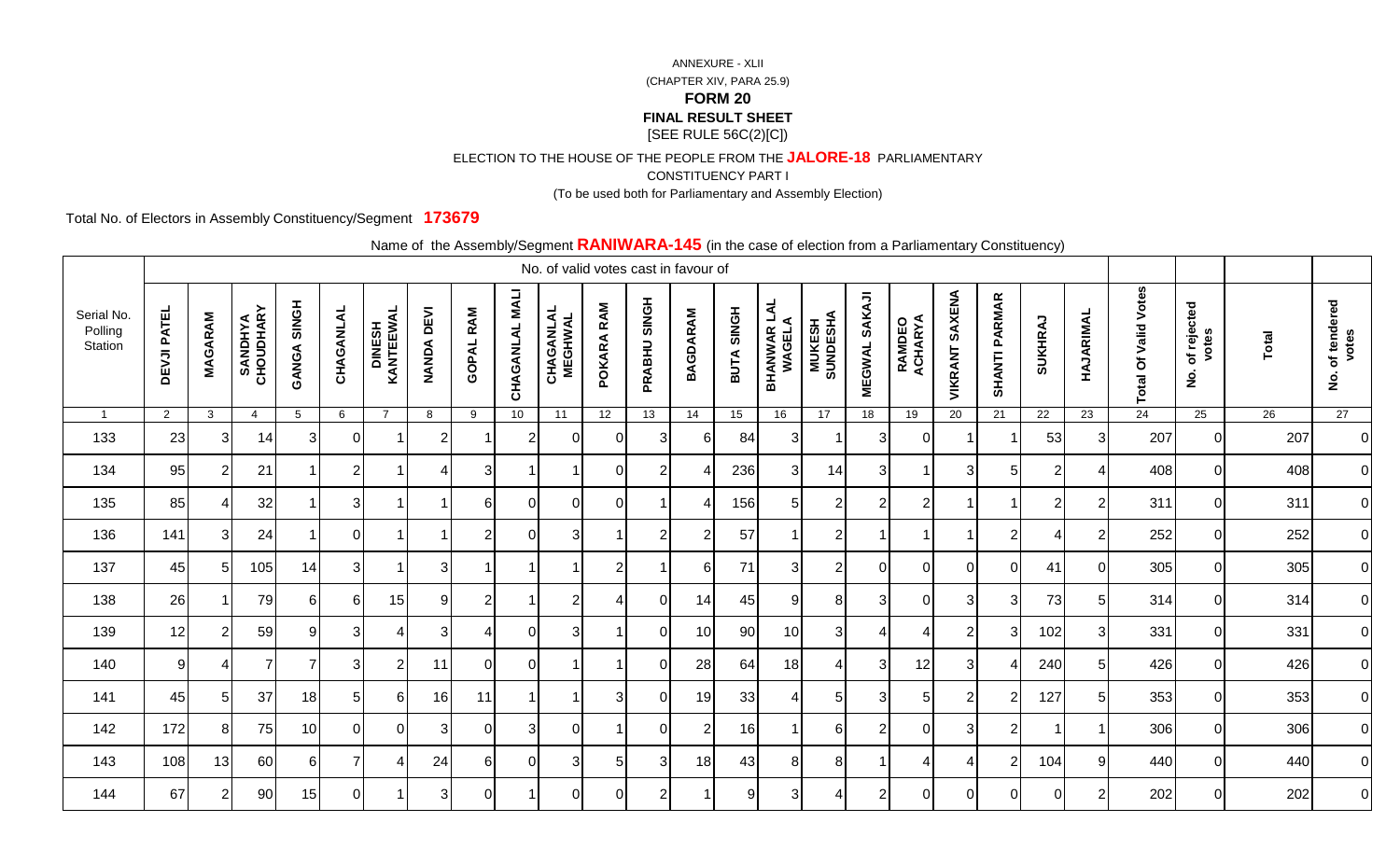ELECTION TO THE HOUSE OF THE PEOPLE FROM THE **JALORE-18** PARLIAMENTARY

CONSTITUENCY PART I

(To be used both for Parliamentary and Assembly Election)

Total No. of Electors in Assembly Constituency/Segment **173679**

|                                  | <u>------------,</u><br>No. of valid votes cast in favour of |                |                             |                    |                |                             |                             |                  |                          |                             |                 |                |                 |            |                               |                            |                                |                           |                   |                      |          |                 |                                                       |                                            |       |                                            |
|----------------------------------|--------------------------------------------------------------|----------------|-----------------------------|--------------------|----------------|-----------------------------|-----------------------------|------------------|--------------------------|-----------------------------|-----------------|----------------|-----------------|------------|-------------------------------|----------------------------|--------------------------------|---------------------------|-------------------|----------------------|----------|-----------------|-------------------------------------------------------|--------------------------------------------|-------|--------------------------------------------|
| Serial No.<br>Polling<br>Station | <b>DEVJI PATEL</b>                                           | <b>MAGARAM</b> | <b>SANDHYA</b><br>CHOUDHARY | <b>HONIS AGNAD</b> | CHAGANLAL      | <b>DINESH<br/>KANTEEWAL</b> | <b>DEVI</b><br><b>NANDA</b> | <b>GOPAL RAM</b> | <b>NALI</b><br>CHAGANLAL | <b>CHAGANLAL</b><br>MEGHWAL | RAM<br>POKARA   | PRABHU SINGH   | <b>BAGDARAM</b> | BUTA SINGH | <b>BHANWAR LAL<br/>WAGELA</b> | <b>MUKESH<br/>SUNDESHA</b> | <b>SAKAJI</b><br><b>MEGWAL</b> | <b>RAMDEO<br/>ACHARYA</b> | SAXENA<br>VIKRANT | <b>SHANTI PARMAR</b> | SUKHRAJ  | HAJARIMAL       | Votes<br>Valid<br>$\mathbf{\ddot{o}}$<br><b>Total</b> | of rejected<br>votes<br>$\dot{\mathbf{2}}$ | Total | of tendered<br>votes<br>$\dot{\mathbf{g}}$ |
| $\overline{1}$                   | $\overline{2}$                                               | $\mathbf{3}$   | $\overline{4}$              | 5                  | 6              | $\overline{7}$              | 8                           | 9                | 10 <sup>1</sup>          | 11                          | 12 <sup>2</sup> | 13             | 14              | 15         | 16                            | 17                         | 18                             | 19                        | 20                | 21                   | 22       | 23              | 24                                                    | 25                                         | 26    | 27                                         |
| 145                              | 76                                                           | $\overline{3}$ | 97                          |                    |                | 3                           | 11                          |                  | $\overline{2}$           | 2                           | $\Omega$        | $\overline{2}$ |                 | 226        | 4                             | 5                          | $\overline{2}$                 |                           | $\overline{2}$    | 4                    | $\Omega$ | 3               | 450                                                   | $\Omega$                                   | 450   | $\overline{O}$                             |
| 146                              | 64                                                           |                | 127                         | 5                  | $\Omega$       | 3                           | 14                          | 3                | 3                        | $\Omega$                    | 3               |                | 3               | 129        |                               |                            | $\Omega$                       | $\Omega$                  | $\overline{2}$    | $\overline{1}$       | 3        | $\Omega$        | 370                                                   | $\Omega$                                   | 370   | $\overline{0}$                             |
| 147                              | 55                                                           | 2 <sub>l</sub> | 12                          | 1                  | $\overline{2}$ | 3                           |                             | $\overline{0}$   | 20                       | 3                           | 0               |                | 8               | 62         | 10                            | $6 \mid$                   | $\overline{2}$                 | 3                         | -1                | 5 <sub>5</sub>       | 93       | 5               | 295                                                   | $\Omega$                                   | 295   | $\overline{O}$                             |
| 148                              | 43                                                           | $\overline{0}$ | 27                          | 8 <sup>1</sup>     | 4              | 13                          | 31                          | 5 <sup>5</sup>   | $\overline{0}$           | $\Omega$                    | $\Omega$        | 6              | 7               | 31         | $\boldsymbol{4}$              | 4                          | $\overline{7}$                 | 12                        | 4                 | $\boldsymbol{2}$     | 155      | 10              | 373                                                   | $\Omega$                                   | 373   | $\overline{0}$                             |
| 149                              | 114                                                          | 3I             | 26                          | 01                 |                | 5                           | 57                          |                  | $\overline{2}$           | 0                           | $\overline{2}$  | Δ              | 9               | 33         | 5                             | 13                         | $\overline{7}$                 | $\overline{2}$            | 6                 | $\overline{2}$       | 4        | 9               | 308                                                   | $\Omega$                                   | 308   | $\overline{0}$                             |
| 150                              | 30                                                           | 3              | 28                          | 9                  | 5              | 5 <sub>l</sub>              | 10                          | $\overline{2}$   | -1                       | 6                           | 3               | $\overline{2}$ | 10              | 41         | 9                             |                            | $\overline{2}$                 | $6 \overline{6}$          | -1                | $\overline{1}$       | 88       | $6\phantom{1}6$ | 269                                                   | $\Omega$                                   | 269   | $\overline{O}$                             |
| 151                              | 111                                                          | 8              | 98 <sup>°</sup>             | 8                  | 5              | $6 \mid$                    | 59                          | 35               | 10 <sup>1</sup>          | Δ                           | 3               | 6              | 5               | 169        | 5                             | $\overline{7}$             | 8                              | 6                         | 5                 | $6 \mid$             | 5        | 6               | 575                                                   | $\Omega$                                   | 575   | $\overline{0}$                             |
| 152                              | 182                                                          | 11             | 180                         | 12                 | 5              | $\overline{2}$              | 61                          | 7                | $\overline{2}$           |                             | ſ               |                | 5               | 34         | 3                             |                            | 6                              | 1                         | 6                 | 3                    | 34       | 7               | 515                                                   | $\Omega$                                   | 515   | $\overline{0}$                             |
| 153                              | 58                                                           | 61             | 116                         | 6                  | 51             | 5 <sub>l</sub>              | $\overline{2}$              | -1               |                          |                             | 2               | 5              | 4               | 14         | 7                             | $6 \mid$                   | 5 <sub>l</sub>                 | $\overline{5}$            | $\overline{2}$    | $\overline{0}$       | 65       | 7               | 323                                                   | $\Omega$                                   | 323   | $\overline{0}$                             |
| 154                              | 96                                                           | 6I             | 89                          | 91                 |                | $\mathbf{3}$                | 3                           | $\overline{2}$   | 3                        | 3                           | $\Omega$        | 3              | 4               | 13         | 3                             | 8                          | $\mathbf{3}$                   | $\overline{0}$            | $\overline{2}$    | $\overline{0}$       | 8        | 6               | 265                                                   | $\Omega$                                   | 265   | $\overline{0}$                             |
| 155                              | 130                                                          |                | 39                          |                    | 2              |                             |                             | $\overline{2}$   | $\Omega$                 |                             | $\Omega$        | $\Omega$       | $\Omega$        | 33         | 4                             | $\overline{7}$             | $\overline{\mathbf{1}}$        | 3                         | -1                | 3                    |          | Δ               | 241                                                   | $\Omega$                                   | 241   | $\overline{0}$                             |
| 156                              | 77                                                           | 81             | 185                         | 12                 | 2              | $\overline{2}$              | $\overline{5}$              | 23               |                          | $\overline{2}$              | 2               | 4              | 2               | 14         | 4                             | $6 \mid$                   | 5                              | 5                         | 8                 | -1                   | -1       | 7               | 376                                                   | $\Omega$                                   | 376   | $\overline{0}$                             |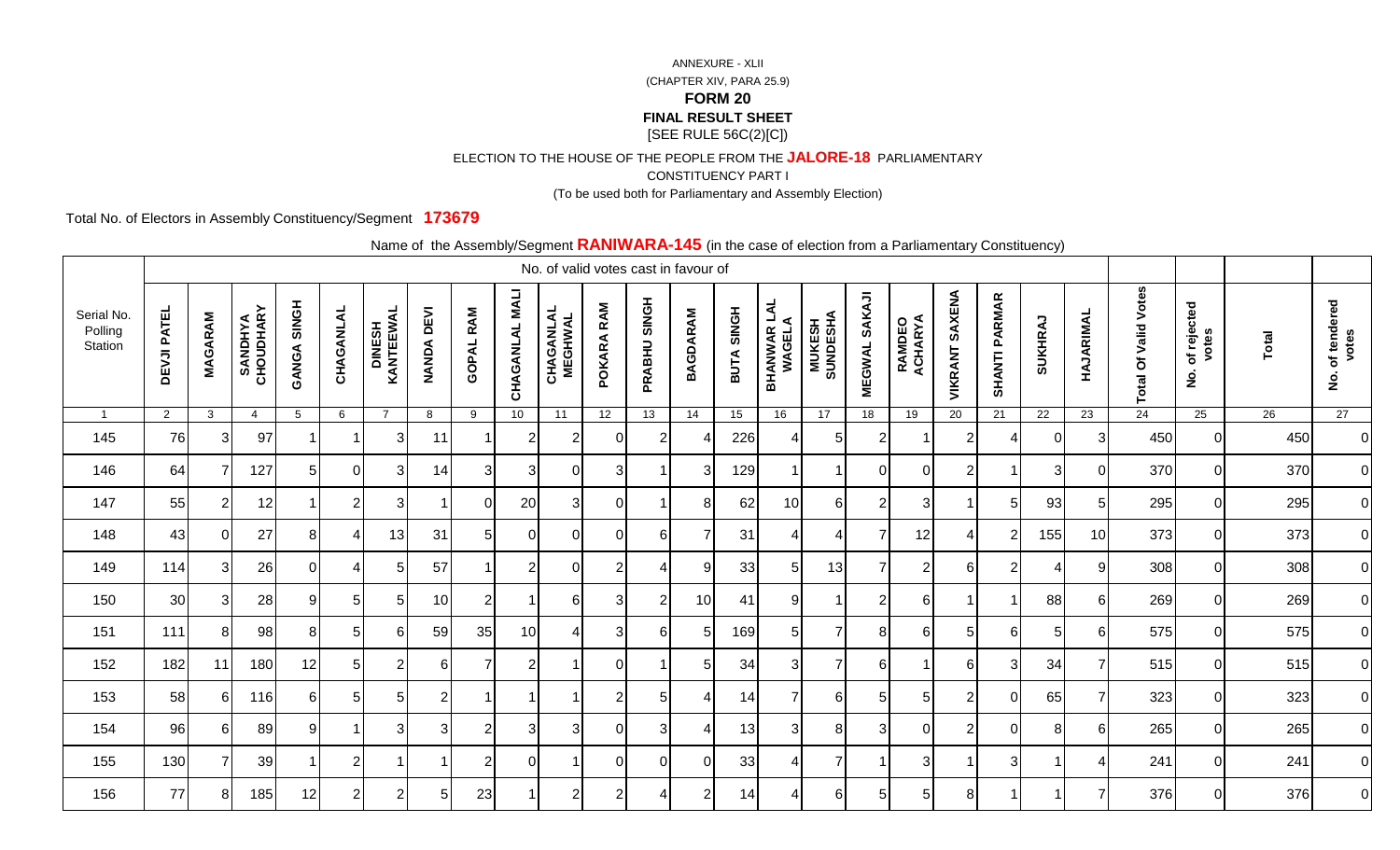ELECTION TO THE HOUSE OF THE PEOPLE FROM THE **JALORE-18** PARLIAMENTARY

CONSTITUENCY PART I

(To be used both for Parliamentary and Assembly Election)

Total No. of Electors in Assembly Constituency/Segment **173679**

|                                  | $\frac{1}{2}$<br>$\sim$ 0.000 or 0.000.011 nome at annumentary conomacticy,<br>No. of valid votes cast in favour of |                |                             |                    |                |                     |                             |                  |                          |                             |                |                |                 |                |                               |                            |                         |                           |                          |                      |                |                |                             |                                            |              |                                            |
|----------------------------------|---------------------------------------------------------------------------------------------------------------------|----------------|-----------------------------|--------------------|----------------|---------------------|-----------------------------|------------------|--------------------------|-----------------------------|----------------|----------------|-----------------|----------------|-------------------------------|----------------------------|-------------------------|---------------------------|--------------------------|----------------------|----------------|----------------|-----------------------------|--------------------------------------------|--------------|--------------------------------------------|
| Serial No.<br>Polling<br>Station | <b>DEVJI PATEL</b>                                                                                                  | <b>MAGARAM</b> | <b>SANDHYA</b><br>CHOUDHARY | <b>GANGA SINGH</b> | CHAGANLAL      | DINESH<br>KANTEEWAL | <b>DEVI</b><br><b>NANDA</b> | <b>GOPAL RAM</b> | <b>NALI</b><br>CHAGANLAL | <b>CHAGANLAL</b><br>MEGHWAL | POKARA RAM     | PRABHU SINGH   | <b>BAGDARAM</b> | BUTA SINGH     | <b>BHANWAR LAL<br/>WAGELA</b> | <b>MUKESH<br/>SUNDESHA</b> | SAKAJI<br><b>MEGWAL</b> | <b>RAMDEO<br/>ACHARYA</b> | <b>SAXENA</b><br>VIKRANT | <b>SHANTI PARMAR</b> | SUKHRAJ        | HAJARIMAL      | <b>Total Of Valid Votes</b> | of rejected<br>votes<br>$\dot{\mathbf{2}}$ | <b>Total</b> | of tendered<br>votes<br>$\dot{\mathbf{g}}$ |
| $\overline{1}$                   | $\overline{2}$                                                                                                      | $\mathbf{3}$   | $\overline{4}$              | $5\phantom{.0}$    | 6              | $\overline{7}$      | 8                           | 9                | 10 <sup>1</sup>          | 11                          | 12             | 13             | 14              | 15             | 16                            | 17                         | 18                      | 19                        | 20                       | 21                   | 22             | 23             | $\overline{24}$             | 25                                         | 26           | 27                                         |
| 157                              | 93                                                                                                                  | 31             | 192                         | 23                 |                |                     | 25                          | 23               | 3 <sup>l</sup>           | 3                           | 2              |                | 6               | 12             | 7                             | 11                         | 4                       | $\Omega$                  | 5                        | $\overline{7}$       | 22             | 8              | 458                         |                                            | 458          | $\overline{0}$                             |
| 158                              | 676                                                                                                                 | $\overline{2}$ | ΩI                          |                    | $\Omega$       | $\overline{0}$      | 2                           | $\overline{0}$   | $\Omega$                 | $\Omega$                    | $\Omega$       | $\Omega$       | $\Omega$        | $\overline{2}$ | $\Omega$                      |                            | $\sqrt{5}$              | -1                        | 0                        | $\overline{0}$       | $\mathbf 0$    | 0              | 690                         | $\Omega$                                   | 690          | $\overline{O}$                             |
| 159                              | 199                                                                                                                 |                | 208                         | 19                 | $\mathbf{3}$   | $\mathbf{2}$        | 11                          | 2                | $\overline{2}$           | 3 <sup>l</sup>              | $\overline{2}$ | 4              | 12              | 28             | 13                            | 14                         | 14                      | 11                        | 16                       | $\overline{7}$       | 64             | $\overline{7}$ | 648                         | $\Omega$                                   | 648          | $\overline{0}$                             |
| 160                              | 72                                                                                                                  | 61             | 105                         | 16                 |                |                     | 3                           | 5                | $\Omega$                 | $\overline{2}$              | $\Omega$       |                |                 | 7              | $\Omega$                      | 11                         | $\overline{2}$          | $\overline{0}$            | $\overline{2}$           | $\overline{1}$       | 0              | 3              | 239                         | $\Omega$                                   | 239          | $\overline{0}$                             |
| 161                              | 153                                                                                                                 | 91             | 65                          | 11                 |                | 5                   | 51                          | -1               |                          |                             |                | $\overline{2}$ | 6               | 28             | 6                             | 17                         | 4                       | 5                         | 3                        | $\overline{2}$       | 4              |                | 331                         | $\Omega$                                   | 331          | $\overline{O}$                             |
| 162                              | 187                                                                                                                 |                | 200                         | 21                 | 5 <sup>1</sup> |                     |                             | 11               | $\overline{2}$           | 3                           | 4              | 4              | 6               | 56             | 7                             | 9                          | $\overline{7}$          | 10                        | 10                       | 11                   | $\overline{7}$ | 3              | 572                         | $\overline{0}$                             | 572          | $\overline{O}$                             |
| 163                              | 88                                                                                                                  | 12             | 300                         | 33                 |                | 3                   |                             | 3                | 5 <sub>1</sub>           | 3                           | 5              | -9             | 8               | 20             | 6                             | 16                         | 4                       | 5                         | $\overline{7}$           | $\overline{2}$       | 5              | Δ              | 543                         | $\Omega$                                   | 543          | $\overline{0}$                             |
| 164                              | 32                                                                                                                  | 31             | 212                         | 17                 | 3              | $5 \mid$            |                             | $\Omega$         |                          |                             |                | $\overline{2}$ | 2               | 22             | $\overline{2}$                | 6                          | 5                       | 3                         | 6                        | 3                    | $\overline{2}$ |                | 333                         | $\Omega$                                   | 333          | $\overline{0}$                             |
| 165                              | 172                                                                                                                 | 14             | 76                          | 5 <sup>1</sup>     | $\overline{2}$ | 3 <sup>l</sup>      | $\overline{2}$              | 5 <sup>1</sup>   | $\overline{2}$           | $\overline{2}$              | $\overline{2}$ | $\mathbf 0$    | 4               | 44             | 6                             | 19                         | $\mathbf{2}$            | 5 <sub>5</sub>            | 4                        | $\mathbf{2}$         | 11             | $\overline{2}$ | 384                         | $\Omega$                                   | 384          | $\overline{0}$                             |
| 166                              | 185                                                                                                                 | 8              | 21                          | $\overline{2}$     | $\Omega$       | $\overline{2}$      | $\mathbf{3}$                | 14               | 4                        | $\overline{2}$              |                | $\overline{2}$ |                 | 40             | 5                             | 12                         | $\overline{4}$          | 4                         | $\overline{2}$           | $\mathbf{2}$         | 4              | 4              | 325                         | $\Omega$                                   | 325          | $\overline{0}$                             |
| 167                              | 12                                                                                                                  |                | 23                          | 3                  | 5              | $\overline{2}$      | 61                          | $\overline{2}$   | $\Omega$                 |                             | $\Omega$       | 3              | 12              | 8              | 9                             | 4                          | $\overline{2}$          | 6                         | $\overline{2}$           | 3                    | 127            | $\overline{7}$ | 239                         | $\Omega$                                   | 239          | $\overline{O}$                             |
| 168                              | 103                                                                                                                 | 9 <sub>l</sub> | 74                          | 14                 |                | $5 \mid$            | 28                          | 4                | 5 <sub>l</sub>           |                             | $\Omega$       | 3              | 8               | 171            | 6                             | 18                         | $\overline{7}$          | 6                         | $\Omega$                 | $6 \mid$             | 4              |                | 480                         | $\Omega$                                   | 480          | $\overline{0}$                             |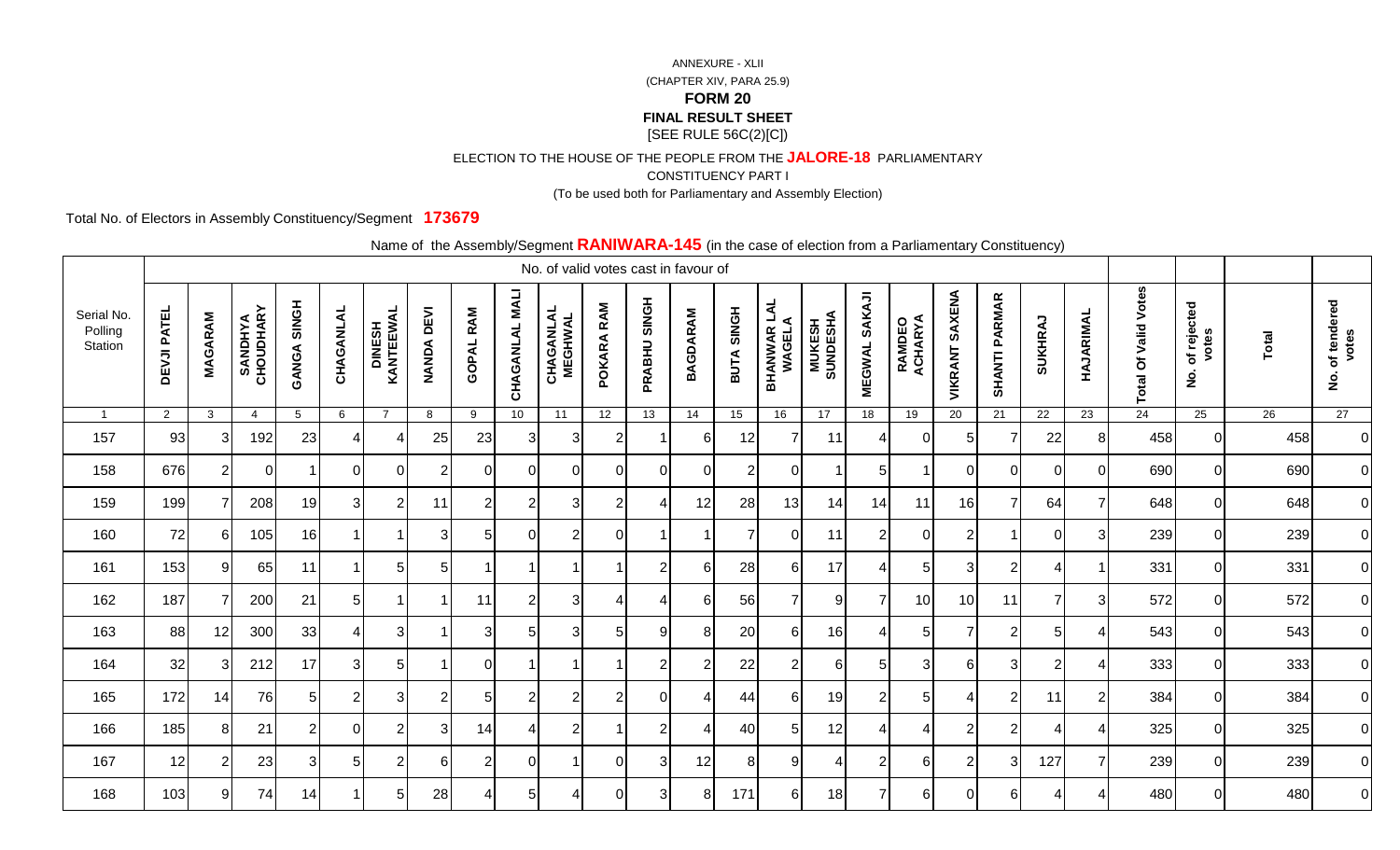ELECTION TO THE HOUSE OF THE PEOPLE FROM THE **JALORE-18** PARLIAMENTARY

CONSTITUENCY PART I

(To be used both for Parliamentary and Assembly Election)

Total No. of Electors in Assembly Constituency/Segment **173679**

|                                  | <u>------------,</u><br>No. of valid votes cast in favour of |                |                             |                    |              |                     |                             |                          |                          |                             |                      |                |                 |            |                               |                            |                         |                   |                   |                          |                 |                |                            |                                            |       |                                            |
|----------------------------------|--------------------------------------------------------------|----------------|-----------------------------|--------------------|--------------|---------------------|-----------------------------|--------------------------|--------------------------|-----------------------------|----------------------|----------------|-----------------|------------|-------------------------------|----------------------------|-------------------------|-------------------|-------------------|--------------------------|-----------------|----------------|----------------------------|--------------------------------------------|-------|--------------------------------------------|
| Serial No.<br>Polling<br>Station | <b>DEVJI PATEL</b>                                           | <b>MAGARAM</b> | <b>SANDHYA</b><br>CHOUDHARY | <b>HONIS AGNAD</b> | CHAGANLAL    | DINESH<br>KANTEEWAL | <b>DEVI</b><br><b>NANDA</b> | <b>GOPAL RAM</b>         | <b>NALI</b><br>CHAGANLAL | <b>CHAGANLAL</b><br>MEGHWAL | RAM<br><b>POKARA</b> | PRABHU SINGH   | <b>BAGDARAM</b> | BUTA SINGH | <b>BHANWAR LAL<br/>WAGELA</b> | <b>MUKESH<br/>SUNDESHA</b> | SAKAJI<br><b>MEGWAL</b> | RAMDEO<br>ACHARYA | SAXENA<br>VIKRANT | <b>SHANTI PARMAR</b>     | SUKHRAJ         | HAJARIMAL      | Votes<br>Valid<br>Total Of | of rejected<br>votes<br>$\dot{\mathbf{2}}$ | Total | of tendered<br>votes<br>$\dot{\mathbf{g}}$ |
| $\overline{1}$                   | $\overline{2}$                                               | $\mathbf{3}$   | $\overline{4}$              | $5\overline{)}$    | 6            | $\overline{7}$      | 8                           | 9                        | 10 <sup>1</sup>          | 11                          | 12                   | 13             | 14              | 15         | 16                            | 17                         | 18                      | 19                | 20                | 21                       | $\overline{22}$ | 23             | $\overline{24}$            | 25                                         | 26    | 27                                         |
| 169                              | 44                                                           |                | 23                          | 3                  |              | 3                   |                             | $\Omega$                 | $\Omega$                 | 2                           | $\Omega$             | $\Omega$       | $\overline{2}$  | 84         | 0                             | Δ                          |                         | -1                | -1                | -1                       | 4               | 4              | 184                        | $\Omega$                                   | 184   | $\overline{O}$                             |
| 170                              | 101                                                          | 51             | 68                          | 12                 | 0            |                     | 3                           | $\Omega$                 | $\Omega$                 | 3                           |                      | $\overline{2}$ | $\overline{2}$  | 34         | 6                             | 9                          | 5 <sub>l</sub>          | $\overline{2}$    | -1                | -1                       | 5               |                | 262                        | $\Omega$                                   | 262   | $\overline{0}$                             |
| 171                              | 101                                                          | 31             | 53                          | 5 <sub>l</sub>     | $\mathbf{3}$ | $\overline{2}$      |                             |                          | $\overline{2}$           |                             | $\overline{2}$       | $\overline{2}$ | 0               | 17         | 5                             | 3 <sup>1</sup>             | 3                       | $\overline{0}$    | 6                 | $\overline{\mathcal{A}}$ | -1              | $\overline{7}$ | 222                        | $\overline{0}$                             | 222   | $\overline{0}$                             |
| 172                              | 54                                                           | $\mathcal{P}$  | 130                         | $\overline{7}$     |              | $\mathbf{3}$        |                             | 33                       | $\overline{2}$           |                             |                      | 6              | 2               | 54         | 4                             | 12                         | 81                      | $\overline{2}$    | 10                | $\mathbf{3}$             | $\overline{4}$  | 13             | 353                        | $\Omega$                                   | 353   | $\overline{0}$                             |
| 173                              | 20                                                           | 3I             | 41                          | 4                  | 2            | $\overline{2}$      | 17                          |                          | $\Omega$                 |                             | 2                    | $\overline{2}$ | 8               | 37         |                               | 5                          |                         | 4                 | -1                | $\overline{0}$           | 53              |                | 206                        | $\Omega$                                   | 206   | $\overline{0}$                             |
| 174                              | 25                                                           | 31             | 53                          | $\overline{2}$     | 3            | $\overline{0}$      | 3                           | $\Omega$                 | $\Omega$                 | $\Omega$                    | $\Omega$             | $\Omega$       |                 | 105        | $\overline{2}$                | $6 \mid$                   | $\overline{4}$          | $\mathbf 1$       | 4                 | $\mathbf{3}$             | 14              | 3              | 232                        | $\Omega$                                   | 232   | $\overline{0}$                             |
| 175                              | 23                                                           | $\Delta$       | 136                         | 5                  | 5            |                     | $\Omega$                    | $\overline{\phantom{a}}$ | 3                        |                             |                      |                |                 | 40         | $\Omega$                      | Δ                          | $\Omega$                | $\overline{1}$    | 3                 | $\Omega$                 | 9               |                | 240                        | $\overline{0}$                             | 240   | $\overline{0}$                             |
| 176                              | 59                                                           | $\overline{2}$ | 118                         | 11                 | $\Omega$     | $\Omega$            | $\Omega$                    | 35                       |                          |                             | C                    |                | $\overline{2}$  |            | $\overline{2}$                | $\overline{2}$             | 3                       | $\overline{0}$    | 11                | $\overline{1}$           | 5               | 3              | 264                        | $\Omega$                                   | 264   | $\overline{0}$                             |
| 177                              | 110                                                          | 7              | 79                          | 13                 | 4            | $\mathbf{3}$        | 10                          | 66                       | 31                       |                             | 3                    | 8              | 9               | 15         | 4                             | 4                          | 11                      | $\overline{4}$    | 8                 | 8 <sup>1</sup>           | 43              | 14             | 427                        | $\Omega$                                   | 427   | $\overline{0}$                             |
| 178                              | 140                                                          | 61             | 94                          | 14                 | 3            | $\mathbf{3}$        | 3                           | 28                       | $\overline{2}$           | $\Omega$                    | 4                    | 3              | 4               | 15         | 5                             | 12                         | $\overline{7}$          | $\overline{2}$    | 4                 | $\overline{1}$           | 18              | $\overline{2}$ | 370                        | $\Omega$                                   | 370   | $\overline{0}$                             |
| 179                              | 42                                                           |                | 86                          | 7                  |              | $\overline{2}$      | 31                          | 70                       | $\mathfrak{p}$           | $\Omega$                    | $\overline{2}$       |                |                 | 9          | $\Omega$                      |                            | $\overline{1}$          | 3                 | 5                 | 3                        | 12              |                | 253                        | $\Omega$                                   | 253   | $\overline{0}$                             |
| 180                              | 181                                                          | 16             | 149                         | 10 <sup>1</sup>    |              |                     | 3                           | 54                       |                          | $\overline{2}$              | $\overline{2}$       | 7              | 7               | 11         | 4                             | 22                         | 15                      | $\overline{7}$    | 4                 | $\mathbf{2}$             | 16              | 10             | 534                        | $\Omega$                                   | 534   | $\overline{O}$                             |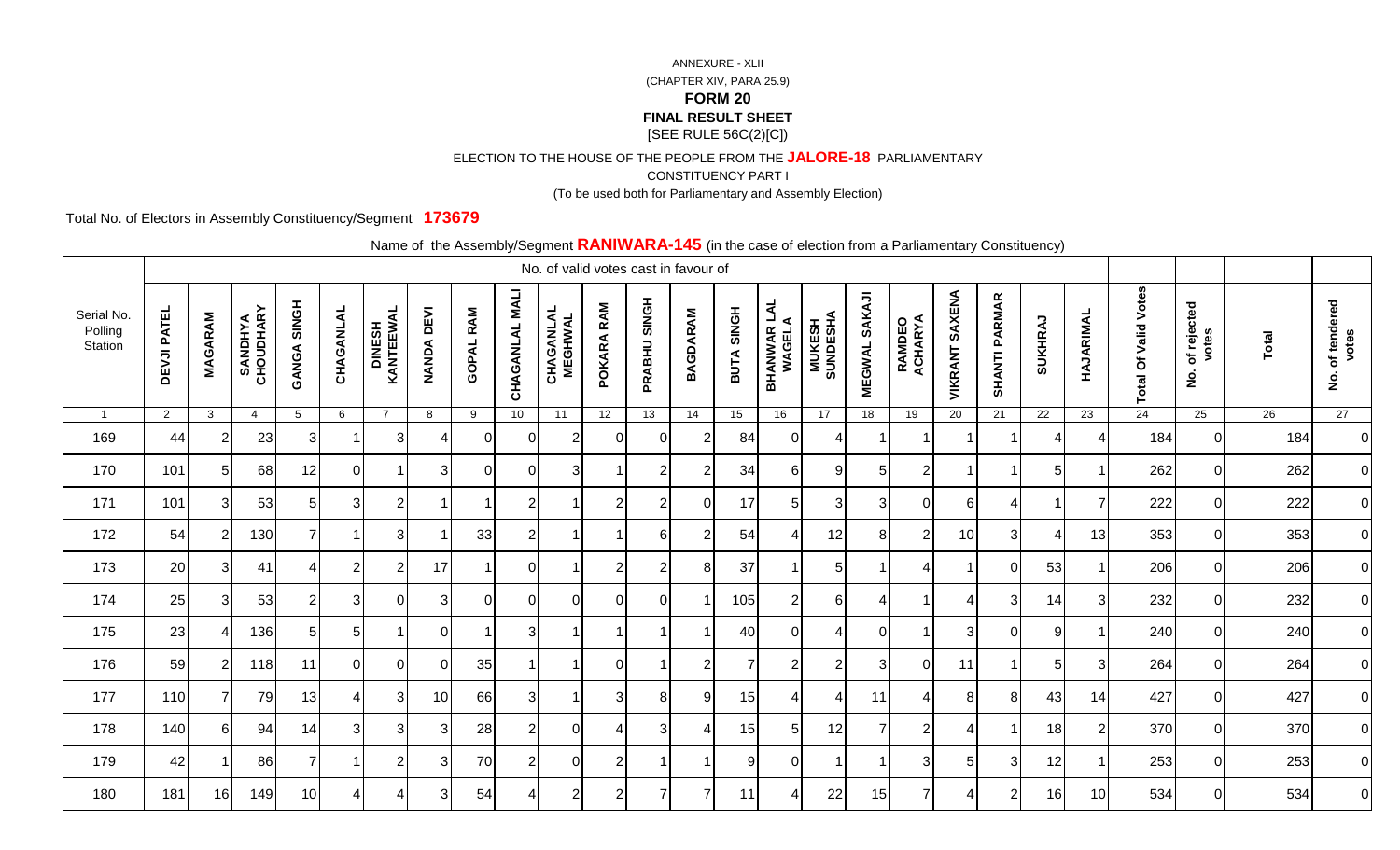ELECTION TO THE HOUSE OF THE PEOPLE FROM THE **JALORE-18** PARLIAMENTARY

CONSTITUENCY PART I

(To be used both for Parliamentary and Assembly Election)

Total No. of Electors in Assembly Constituency/Segment **173679**

|                                  |                    |                |                             |                       |                |                             |                |              |                          | No. of valid votes cast in favour of |                |                 |                |                             |                               |                            |                                |                   |                   |                      | $\overline{\phantom{a}}$ |                |                             |                                        |       |                                            |
|----------------------------------|--------------------|----------------|-----------------------------|-----------------------|----------------|-----------------------------|----------------|--------------|--------------------------|--------------------------------------|----------------|-----------------|----------------|-----------------------------|-------------------------------|----------------------------|--------------------------------|-------------------|-------------------|----------------------|--------------------------|----------------|-----------------------------|----------------------------------------|-------|--------------------------------------------|
| Serial No.<br>Polling<br>Station | <b>DEVJI PATEL</b> | <b>MAGARAM</b> | <b>SANDHYA</b><br>CHOUDHARY | <b>SINGH</b><br>GANGA | CHAGANLAL      | <b>DINESH<br/>KANTEEWAL</b> | DEVI<br>NANDA  | RAM<br>GOPAL | <b>MALI</b><br>CHAGANLAL | <b>CHAGANLAL</b><br>MEGHWAL          | RAM<br>POKARA  | SINGH<br>PRABHU | BAGDARAM       | <b>SINGH</b><br><b>BUTA</b> | <b>BHANWAR LAL<br/>WAGELA</b> | <b>MUKESH<br/>SUNDESHA</b> | <b>SAKAJI</b><br><b>MEGWAL</b> | RAMDEO<br>ACHARYA | SAXENA<br>VIKRANT | <b>SHANTI PARMAR</b> | <b>SUKHRAJ</b>           | HAJARIMAL      | <b>Total Of Valid Votes</b> | of rejected<br>votes<br>$\overline{2}$ | Total | of tendered<br>votes<br>$\dot{\mathbf{2}}$ |
| $\overline{1}$                   | $\overline{2}$     | 3              | $\overline{4}$              | 5                     | 6              | $\overline{7}$              | 8              | 9            | 10                       | 11                                   | 12             | 13              | 14             | 15                          | 16                            | 17                         | 18                             | 19                | 20                | 21                   | 22                       | 23             | $\overline{24}$             | 25                                     | 26    | 27                                         |
| 181                              | 96                 | 61             | 36                          |                       |                | 0                           | $\Omega$       | 0            | 0                        | 2                                    | $\Omega$       |                 | $\overline{2}$ | 39                          | 2                             | 5                          | 3                              |                   | $\Omega$          | 0                    | $\overline{0}$           |                | 198                         | 0I                                     | 198   | $\overline{0}$                             |
| 182                              | 89                 | 81             | 209                         | 20                    | $\overline{2}$ | 2                           | 2              |              | $\overline{2}$           |                                      | $\Omega$       | $\Omega$        | $\Omega$       | 80                          |                               | 5                          | 4                              | 3                 | 3                 | $\Omega$             | 9                        |                | 445                         | ΟI                                     | 445   | $\overline{0}$                             |
| 183                              | 92                 | $\overline{2}$ | 21                          | -1                    |                | 3                           | $\overline{2}$ | 32           |                          | $\Omega$                             | $\Omega$       | $\Omega$        | $\overline{3}$ | 34                          |                               | 3                          | 4                              | Δ                 |                   |                      | 39                       | $\mathfrak{p}$ | 250                         | $\overline{0}$                         | 250   | $\overline{0}$                             |
| 184                              | 55                 |                | 14                          | $\overline{2}$        |                | ΩI                          |                | 47           |                          |                                      | $\Omega$       | $\Omega$        |                | 41                          |                               |                            | 5                              | $\Omega$          | $\overline{2}$    |                      | $\overline{2}$           |                | 178                         | $\overline{0}$                         | 178   | $\overline{0}$                             |
| 185                              | 60                 | $\overline{2}$ | 14                          | 31                    | $\Omega$       | $\Omega$                    | $\Omega$       | $\Omega$     | $\Omega$                 | $\overline{2}$                       | $\Omega$       |                 | 4              | 73                          | 3                             | $\overline{2}$             | $\mathbf 0$                    |                   |                   | 0                    |                          | $\mathcal{P}$  | 169                         | ΟI                                     | 169   | $\overline{0}$                             |
| 186                              | 193                | 16             | 27                          | $\overline{0}$        | $\Omega$       | $\Omega$                    |                | 12           |                          |                                      |                | 3               | $\Omega$       | 40                          |                               | 9                          | 7                              | 5                 | 5                 | $\Omega$             | $\Omega$                 | $\overline{3}$ | 325                         | $\overline{0}$                         | 325   | $\overline{0}$                             |
| 187                              | 224                | 17             | 21                          | $6 \mid$              |                |                             | 14             | 4            | 61                       | $\overline{\mathcal{L}}$             | $\overline{3}$ | 6               | Δ              | 51                          | 7                             | 18                         | $\overline{0}$                 |                   | $\overline{2}$    |                      |                          | $\overline{3}$ | 395                         | $\overline{0}$                         | 395   | $\overline{0}$                             |
| 188                              | 108                | 51             | 51                          |                       |                | 0                           |                | 13           |                          | $\overline{0}$                       |                |                 |                | 39                          | 2                             | 16                         | 10                             | 4                 | 3                 |                      | $\Omega$                 | $\overline{2}$ | 218                         | $\overline{0}$                         | 218   | $\overline{0}$                             |
| 189                              | 143                |                | 25                          | $\overline{4}$        |                |                             |                | 0            |                          | $\overline{0}$                       | 3 <sub>l</sub> |                 |                |                             | 3                             | 9                          | 7                              | $\Omega$          |                   | $\Omega$             | $\overline{0}$           | 2              | 216                         | 0I                                     | 216   | $\overline{0}$                             |
| 190                              | 112                |                | 17                          | 2 <sub>1</sub>        |                | 0                           | 0              |              | $\Omega$                 | 0                                    | $\Omega$       |                 |                | 31                          |                               |                            | 3                              | 0                 | $\overline{2}$    |                      | $\Omega$                 |                | 180                         | ΟI                                     | 180   | $\overline{0}$                             |